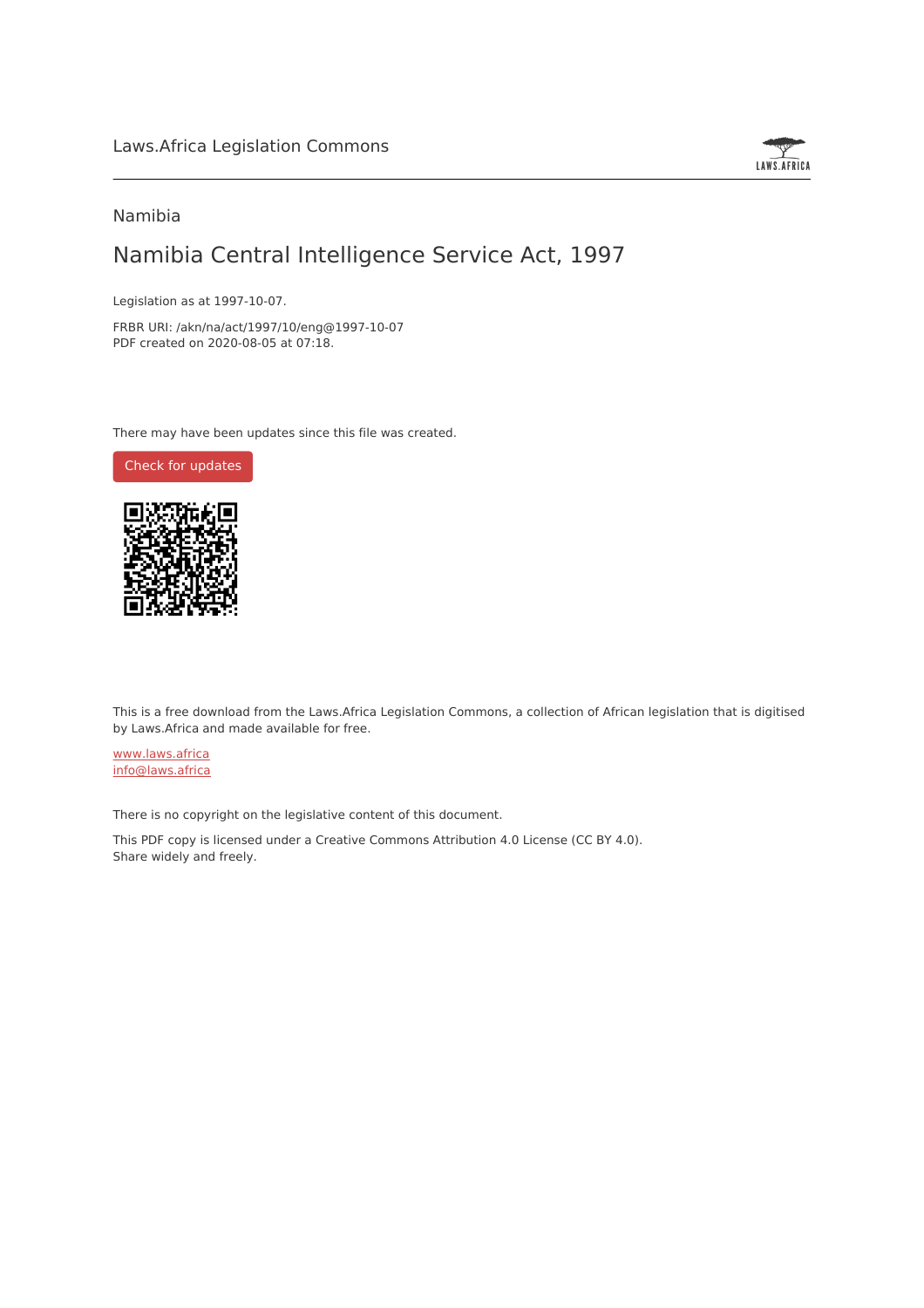# **Table of Contents**

| Namibia Central Intelligence Service Act, 1997                                                             | 3      |
|------------------------------------------------------------------------------------------------------------|--------|
| Act 10 of 1997                                                                                             | 3      |
| 1. Definitions                                                                                             | 3      |
| 2. Application of Act                                                                                      | 5      |
| 3. Composition of Service                                                                                  | 5      |
| 4. General powers of President                                                                             | 5      |
| 5. Powers, duties and functions of Service                                                                 | 6      |
| 6. Powers, duties and functions of Director-General                                                        | 6      |
| 7. Powers, duties and functions of Director                                                                | 7      |
| 8. Appointment, promotion, discharge, demotion and transfer of staff members                               | 7      |
| 9. Powers, duties and functions of staff members                                                           | 8      |
| 10. Account and opening of bank accounts<br>11. Utilisation of moneys in Account                           | 8<br>9 |
| 12. Control of Account                                                                                     | 9      |
| 13. Audit                                                                                                  | 9      |
| 14. Investment of balances                                                                                 | 9      |
| 15. Unexpended balances in Account                                                                         | 9      |
| 16. Restriction on inspection, investigation, revision and audit                                           | 10     |
| 17. Acquiring of services for particular task or period of time                                            | 10     |
| 18. Exemption of service facilities of Service from certain taxes, duties and fees                         | 10     |
| 19. Access to bank account of suspect                                                                      | 10     |
| 20. Prohibition of false representations as to association with Service                                    | 11     |
| 21. Offences in connection with members of Service                                                         | 11     |
| 22. Prohibition of disclosure of identity                                                                  | 11     |
| 23. Prohibition of access to premises of Service                                                           | 11     |
| 24. Prohibition of interception and monitoring                                                             | 12     |
| 25. Issue of direction                                                                                     | 13     |
| 26. Execution of direction                                                                                 | 14     |
| 27. Directives regarding applications                                                                      | 14     |
| 28. Secrecy                                                                                                | 14     |
| 29. Continued existence of Personnel Committee and Means Committee                                         | 15     |
| 30. Functions of offices, ministries and agencies relating to security intelligence                        | 15     |
| 31. Employment of Service in times of emergency                                                            | 15     |
| 32. Disclosure of information                                                                              | 15     |
| 33. Regulations, directives and staff rules                                                                | 16     |
| 34. Delegation of powers and assignment of duties                                                          | 18     |
| 35. Application of Labour Act, 1992, and Public Service Act, 1995, to Service                              | 19     |
| 36. Limitation of actions, notification of proceedings and cause of action, and service of certain process | 19     |
| 37. Repeal and amendment of laws, and savings                                                              | 19     |
| 38. Short title and commencement                                                                           | 19     |
| Schedule 1                                                                                                 | 20     |
| OATH OR SOLEMN AFFIRMATION OF ALLEGIANCE OF DIRECTOR-GENERAL, DIRECTOR AND STAFF MEMBERS                   | 20     |
| (Section $8(5)(a)$ )                                                                                       | 20     |
|                                                                                                            |        |
| Schedule 2                                                                                                 | 20     |
| OATH OR SOLEMN AFFIRMATION OF SECRECY OF DIRECTOR-GENERAL, DIRECTOR AND STAFF MEMBERS                      | 20     |
| (Section 8(5)(b))                                                                                          | 20     |
| Schedule 3                                                                                                 | 20     |
| OATH OR SOLEMN AFFIRMATION OF SECRECY OF MEMBERS OF PARLIAMENTARY COMMITTEE ON SECURITY                    | 20     |
| (Section $32(1)(b)$ )                                                                                      | 20     |
|                                                                                                            |        |
| Schedule 4                                                                                                 | 20     |
| LAWS REPEALED OR AMENDED                                                                                   | 20     |
| (Section $37(1)$ )                                                                                         | 20     |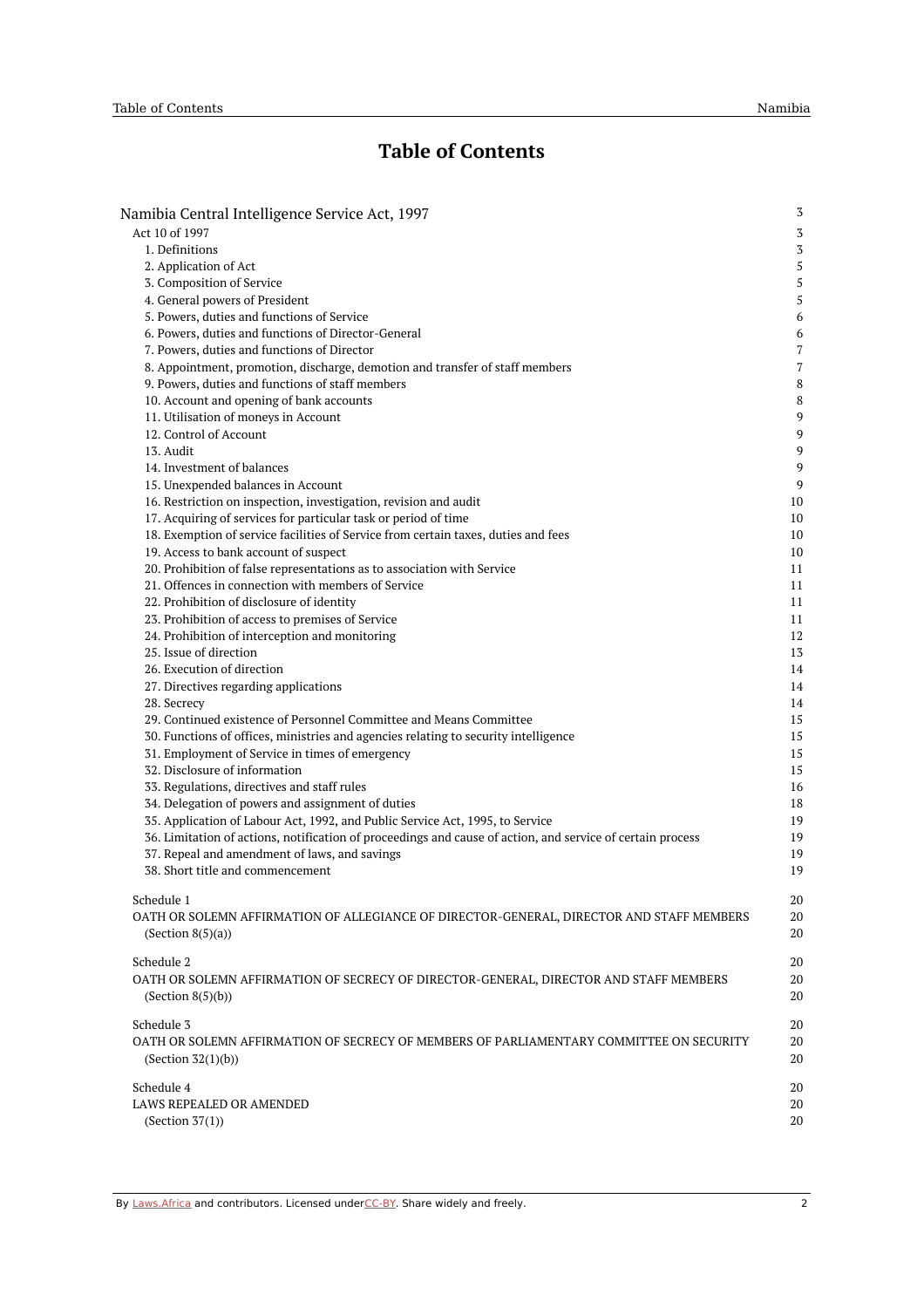

Republic of Namibia **Annotated Statutes** 

# <span id="page-2-1"></span><span id="page-2-0"></span>**Namibia Central Intelligence Service Act, 1997**

**Act 10 of 1997**

Published in [Government](https://edit.laws.africa/works/akn/na/act/1997/10/media/publication/na-act-1997-10-publication-document.pdf) Gazette no. 1699 on 7 October 1997 **Assented to on 22 September 1997**

**Commenced on 5 June 1998 by [Proclamation](https://namiblii.org/akn/na/act/p/1998/12) 12 of 1998**

*[Up to date as at 14 July 2020]*

#### ACT

**To define the powers, duties and functions of the Namibia Central Intelligence Service; to provide for** the continued existence of an account for that Service and for the utilisation and control of moneys in **such account; to regulate the administration and control of that Service; to provide for the issue of directions authorising certain actions to be taken by that Service if the security of Namibia is threatened; and to provide for incidental matters.**

BE IT ENACTED by the Parliament of the Republic of Namibia, as follows:-

## <span id="page-2-2"></span>**1. Definitions**

In this Act, unless the context otherwise indicates -

"**Account**" means the Account which continues to exist in terms of section 10;

"**agency**" means an agency as defined in section 1(1) of the Public Service Act, but, for the purposes of this Act, does not include the Service;

"**classified information**" means information of such a sensitive nature and value that the unauthorised publication or disclosure thereof would lead to a security risk being posed to the State;

"**Commission**" means the Public Service Commission established in terms of Article 112(1) of the Namibian Constitution;

"**direction**" means -

- (a) for the purposes of section 19, a direction issued by a judge under subsection (1) of that section; or
- (b) for the purposes of sections 24, 25 and 26, a direction issued by a judge under subsection (2) of section 24;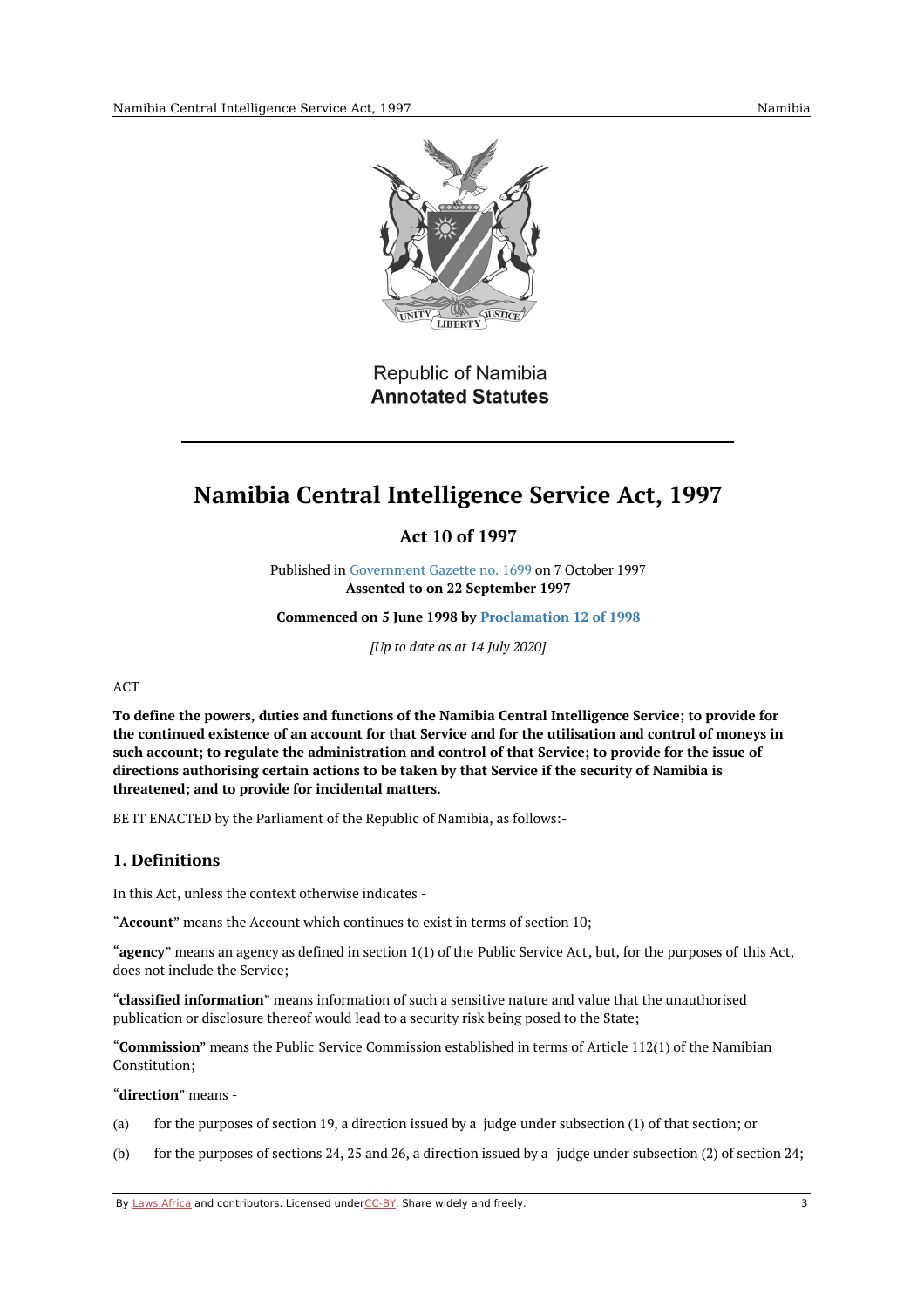"**directive**" means a directive made under section 33(2);

"**Director**" means the Director referred to in section 3(b);

"**Director-General**" means the Director-General referred to in section 3(a);

"**evaluate**" means the process of determining and assessing whether information is possibly correct, probably correct or factually correct;

"**judge**" means a judge of the High Court of Namibia;

"**Means Committee**" means the Means Committee referred to in section 29(1)(b);

"**ministerial intelligence**" means information which relates to any power, duty or function concerning the security of Namibia which by or under any law has been entrusted to any office, ministry or agency, and which information may be required by that office, ministry or agency in the performance of any such power, duty or function;

"ministry" means a ministry as defined in section 1(1) of the Public Service Act;

"**misconduct**" means -

(a) the commission of any offence; or

(b) a contravention of or failure to comply with any provision of this Act which does not constitute an offence;

"**monitor**" includes the recording of conversations by means of a monitoring device;

"**monitoring device**" means any instrument, device or equipment which is used or can be used, whether by itself or in combination with any other instrument, device or equipment, to listen to or record any image or conversation;

"**National Intelligence Act**" means the National Intelligence Act, 1987 (Act 19 of [1987](https://namiblii.org/akn/na/act/1987/19));

"**office**" means an office as defined in section 1(1) of the Public Service Act;

"**Personnel Committee**" means the Personnel Committee referred to in section 29(l)(a);

"**postal article**" means any letter, post-card, reply post-card, lettercard, newspaper, book, packet, pattern or sample packet or any parcel or other article in transit by post, and includes a telegram when conveyed by post;

"**prescribed**" means prescribed by regulation, directive or staff rule;

"**Public Service Act**" means the Public Service Act, 1995 (Act 13 of [1995](https://namiblii.org/akn/na/act/1995/13));

"**regulation**" means a regulation made under this Act;

"**security clearance**" means an authorisation entitling a person to have access to information of a determined sensitivity or classification;

"**security intelligence**" means information which relates to or may be relevant to any internal or external threat or potential threat to the security of Namibia in any field;

"**security vetting investigation**" means a systematic procedure used to examine and appraise a person to determine his or her security competence, including the continued monitoring thereof;

"**sensitive information**" includes any information -

- (a) which is likely to disclose the identification of, or provide details of, sources of information, other assistance or operational methods available to the Service;
- (b) which relates to particular operations which have been, are being or are proposed to be undertaken by the Service in pursuance of any of its functions; or
- (c) which has been provided by an agency of a foreign government where that agency or government does not consent to the disclosure of the information;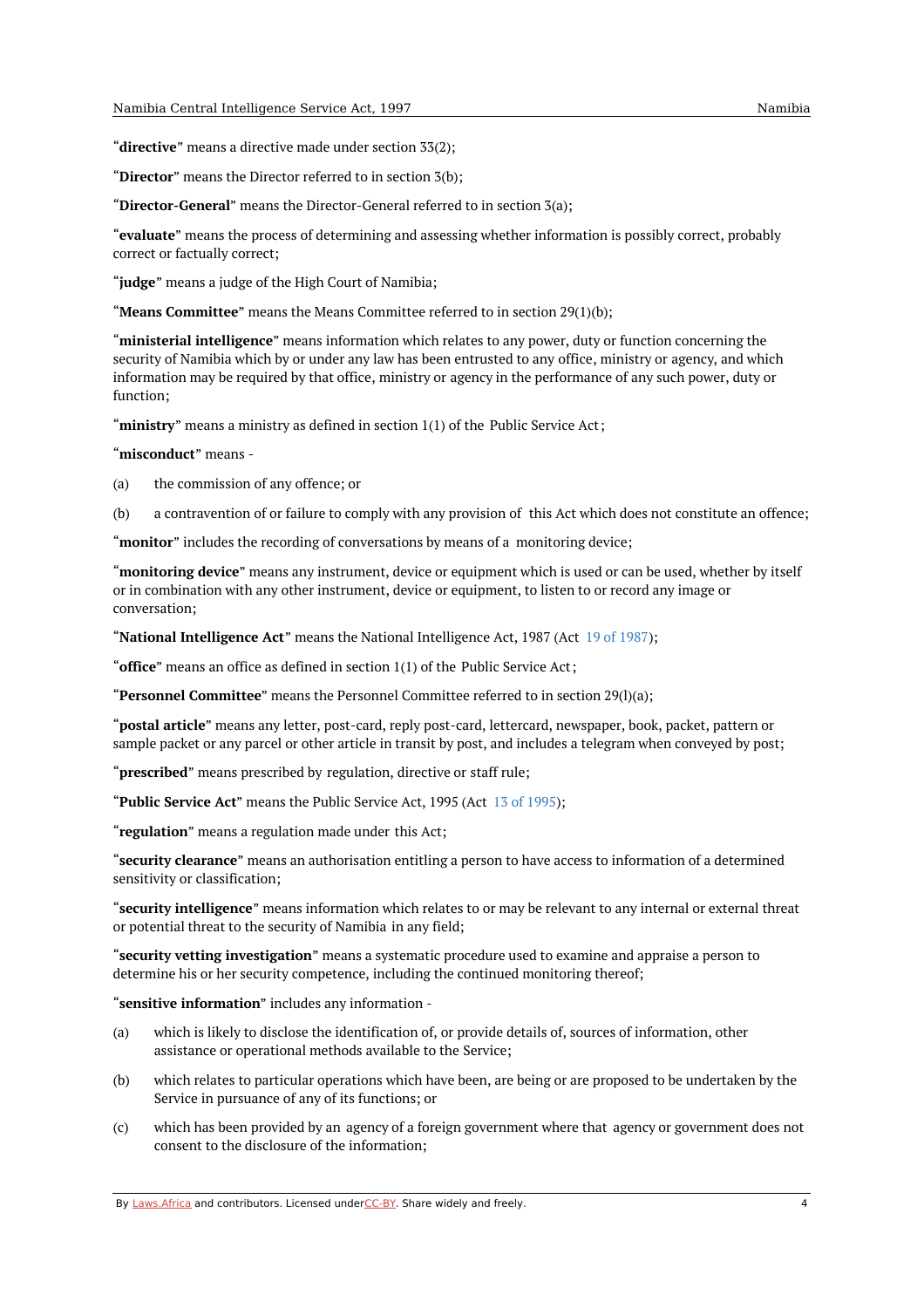"**Service**" means the Namibia Central Intelligence Service mentioned in the first column of Schedule 3 to the Public Service Act and constituted in terms of section 3 of this Act;

"**staff member**" means a staff member referred to in section 3(c);

"**staff rule**" means a staff rule made under section 33(2)(d);

"**telecommunications system**" includes any apparatus, instrument, pole, mast, wire, pipe, pneumatic or other tube, thing or means which is or may be used for or in connection with the sending, conveying, transmitting or receiving of signs, signals, sounds, communications or other information;

"**this Act**" includes the regulations, directives and staff rules made thereunder;

"**threat to the security of Namibia**" means -

- (a) any activity relating to espionage, sabotage, terrorism or subversion or intention of any such activity directed against, or detrimental to the interests of, Namibia, and includes any other activity performed in conjunction with any activity relating to espionage, sabotage, terrorism or subversion, but does not include any lawful advocacy, protest or dissent not performed in conjunction with any such activity;
- (b) any activity directed at undermining, or directed at or intended to bring about the destruction or overthrow of, the constitutionally established system of the Government;
- (c) any act or threat of violence or unlawful harm that is directed at or intended to achieving, bringing about or promoting any constitutional, political, industrial, social or economic objective or change in Namibia, and includes any conspiracy, incitement or attempt to commit any such act or threat; and

[There is a problem with the verb forms ("achieving, "bringing about", "promoting") which fit with the phrase *"directed at" but not the phrase "intended to".]*

- (d) any foreign influenced activity within or related to Namibia that -
	- (i) is detrimental to the interests of Namibia; and
	- (ii) is clandestine or deceptive or involves any threat whatever to the State or its citizens or any other person lawfully resident in Namibia;

"**vettable post**" means a post in any office, ministry or agency requiring the holder thereof to have in the performance of his or her official duties access to sensitive or classified information.

#### <span id="page-4-0"></span>**2. Application of Act**

Unless the context otherwise indicates, the provisions of this Act shall apply in respect of the Director-General, the Director and all staff members, irrespective of whether they work in or outside Namibia.

#### <span id="page-4-1"></span>**3. Composition of Service**

The Namibia Central Intelligence Service established in terms of the Namibian Constitution shall consist of -

- (a) a Director-General appointed in terms of Article 32(3)(i)(ee) of the Namibian Constitution by the President on such terms and conditions as he or she may determine;
- (b) a Director appointed in terms of section 5(1) of the Public Service Act after consultation with the President; and
- (c) such other persons appointed in terms of section 8(1) of this Act as staff members.

#### <span id="page-4-2"></span>**4. General powers of President**

The President may, subject to the provisions of the Namibian Constitution, and in particular Article 27(2) thereof, and of this Act, do or cause to be done all things which in his or her opinion are necessary for the efficient superintendence and control of, and the action by and functioning of, the Service.

By [Laws.Africa](https://edit.laws.africa/widgets/pdf-attribution) and contributors. Licensed und[erCC-B](https://edit.laws.africa/widgets/pdf-cc-by)Y. Share widely and freely.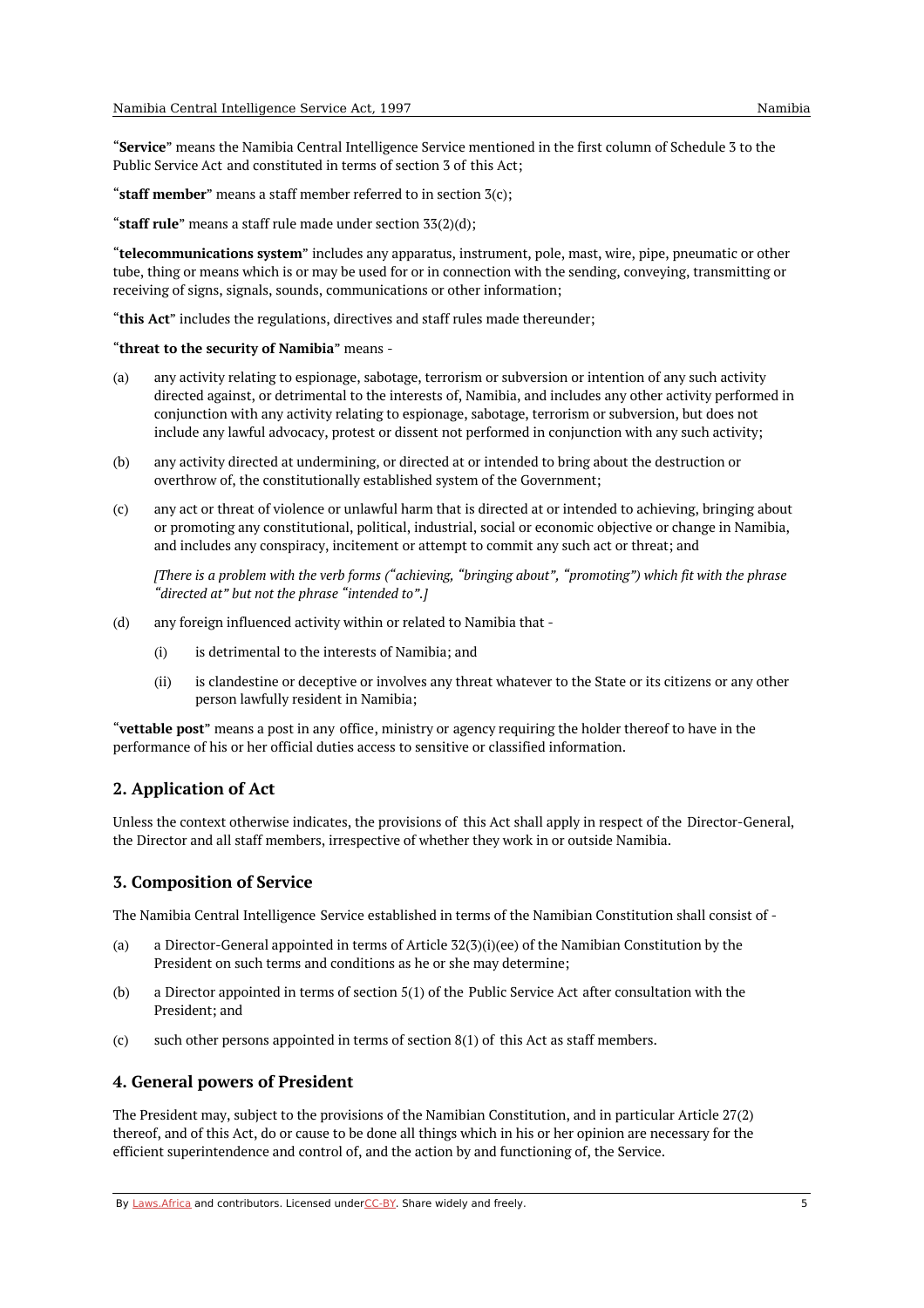#### <span id="page-5-0"></span>**5. Powers, duties and functions of Service**

- (1) The powers, duties and functions of the Service are, subject to the provisions of subsection (2), to -
	- (a) investigate, gather, evaluate, correlate, interpret and retain information, whether inside or outside Namibia, for the purposes of -
		- (i) detecting and identifying any threat or potential threat to the security of Namibia;
		- (ii) advising the President and the Government of any threat or potential threat to the security of Namibia;
		- (iii) assisting the Namibian Police Force by gathering intelligence to be used in the detection and prevention of such serious offences as may be determined by the Director-General after consultation with the Inspector-General of Police; and
		- (iv) taking steps to protect the security interests of Namibia whether political, military or economic;
	- (b) gather ministerial intelligence at the request of any interested office, ministry or agency, and without delay to evaluate and transmit as appropriate to that office, ministry or agency such intelligence and any other intelligence at the disposal of the Service and which constitutes ministerial intelligence;
	- (c) regulate, in co-operation with any office, ministry or agency entrusted with any aspect of the maintenance of the security of Namibia, the flow of security intelligence and the co-ordination between the Service and that or any other office, ministry or agency of functions relating to such intelligence;
	- (d) assist with the carrying out of security vetting investigations for the security clearance of persons who hold or may hold vettable posts in offices, ministries and agencies or who have or may have access to any sensitive or classified information;
	- (e) make recommendations to the President in connection with -
		- (i) policies concerning security intelligence;
		- (ii) security intelligence priorities; and
		- (iii) security measures in offices, ministries and agencies; and
	- (f) perform such other duties and functions as may from time to time be determined by the President as being in the national interest.
- (2) The provisions of subsection (1) shall not be construed as -
	- (a) depriving or derogating from any power, duty or function conferred upon or entrusted to any person or authority other than the Service by or under any other law;
	- (b) limiting the continuation, establishment or functions of an intelligence capability connected to any office, ministry or agency in respect of any function relating to ministerial intelligence; and
	- (c) depriving or derogating from any duty or function of a body or committee instituted by the President.

## <span id="page-5-1"></span>**6. Powers, duties and functions of Director-General**

- (1) The Director-General shall -
	- (a) be the principal advisor to the President and the Government on matters relating to national security and intelligence;
	- (b) report to the President or to the Cabinet, as the case may be, on threats and potential threats to the security of Namibia;

By [Laws.Africa](https://edit.laws.africa/widgets/pdf-attribution) and contributors. Licensed und[erCC-B](https://edit.laws.africa/widgets/pdf-cc-by)Y. Share widely and freely. 6 6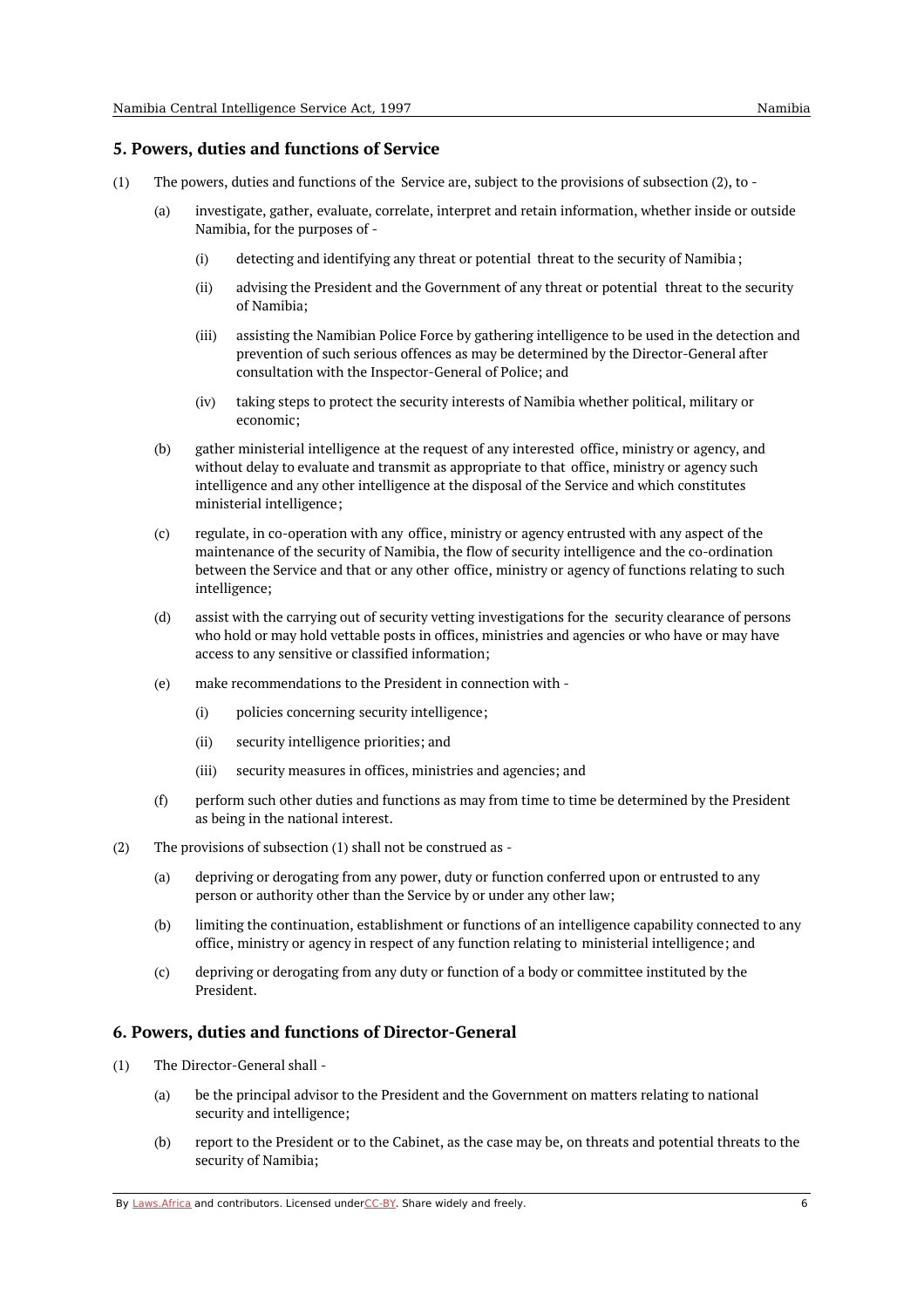- (d) take all reasonable steps to ensure that the actions of the Service are limited to what is necessary for the proper performance of its functions in terms of this Act or any other law and that no information is gathered by the Service except in so far as may be necessary for the proper performance of its functions in terms of this Act or any other law;
- (e) ensure that the Service is not in the performance of its functions influenced by considerations not relevant to such functions and that no act is performed that could give rise to any reasonable suspicion that the Service is concerned in furthering, protecting or undermining the interests of any particular section of the population or any political party or organisation in Namibia; and
- (f) as far as is reasonably practicable take steps to ensure that national security intelligence, intelligence collection methods, sources of information and the identity of staff members are protected from unauthorised disclosure.
- (2) Subject to the provisions of this Act, the Director-General may, on the recommendation of the Means Committee and -
	- (a) with the prior written approval of the President and of the Treasury -
		- (i) acquire or hire any land or premises, with or without any buildings thereon, which may be necessary for the efficient functioning of the Service, and erect and maintain any buildings so required; and
		- (ii) sell, let or otherwise dispose of any land or premises, with or without any buildings thereon, which are no longer required for the efficient functioning of the Service;
	- (b) with the prior written approval of the President, establish such offices inside or outside Namibia and make such liaison arrangements with foreign services or agencies as he or she may deem necessary for the proper performance by the Service of its functions in terms of this Act or any other law.
- (3) The Director-General shall annually, not later than 31 July of each year, submit to the President a report on the activities of the Service in terms of this Act during the period of 12 months preceding 31 March of that year and shall furnish such other information relating to anything done by the Service in terms of this Act as the President may require.

# <span id="page-6-0"></span>**7. Powers, duties and functions of Director**

The Director shall be the administrative head of the Service and shall, notwithstanding any other powers conferred or duties imposed upon him or her by or under this Act or any other law, but subject to the control and directions of the DirectorGeneral, be accountable for the efficient management, administration and control of the Service.

## <span id="page-6-1"></span>**8. Appointment, promotion, discharge, demotion and transfer of staff members**

- $(1)$ The Director-General may, after consultation with the Personnel Committee, but subject to the provisions of this Act, appoint any person as a staff member, and any such staff member may in accordance with those provisions be promoted, discharged, reduced in rank or grade or transferred.
- (2) Subject to the provisions of section 37(3), no person may be appointed as a staff member before -
	- (a) information with respect to that person has been gathered in the prescribed manner in a security vetting investigation by the Service; and
	- (b) the Director, after evaluating the collected information, is reasonably of the opinion that such person may be appointed as a staff member without the possibility that such person might be a security risk or that he or she might act in a way prejudicial to the security interests of Namibia.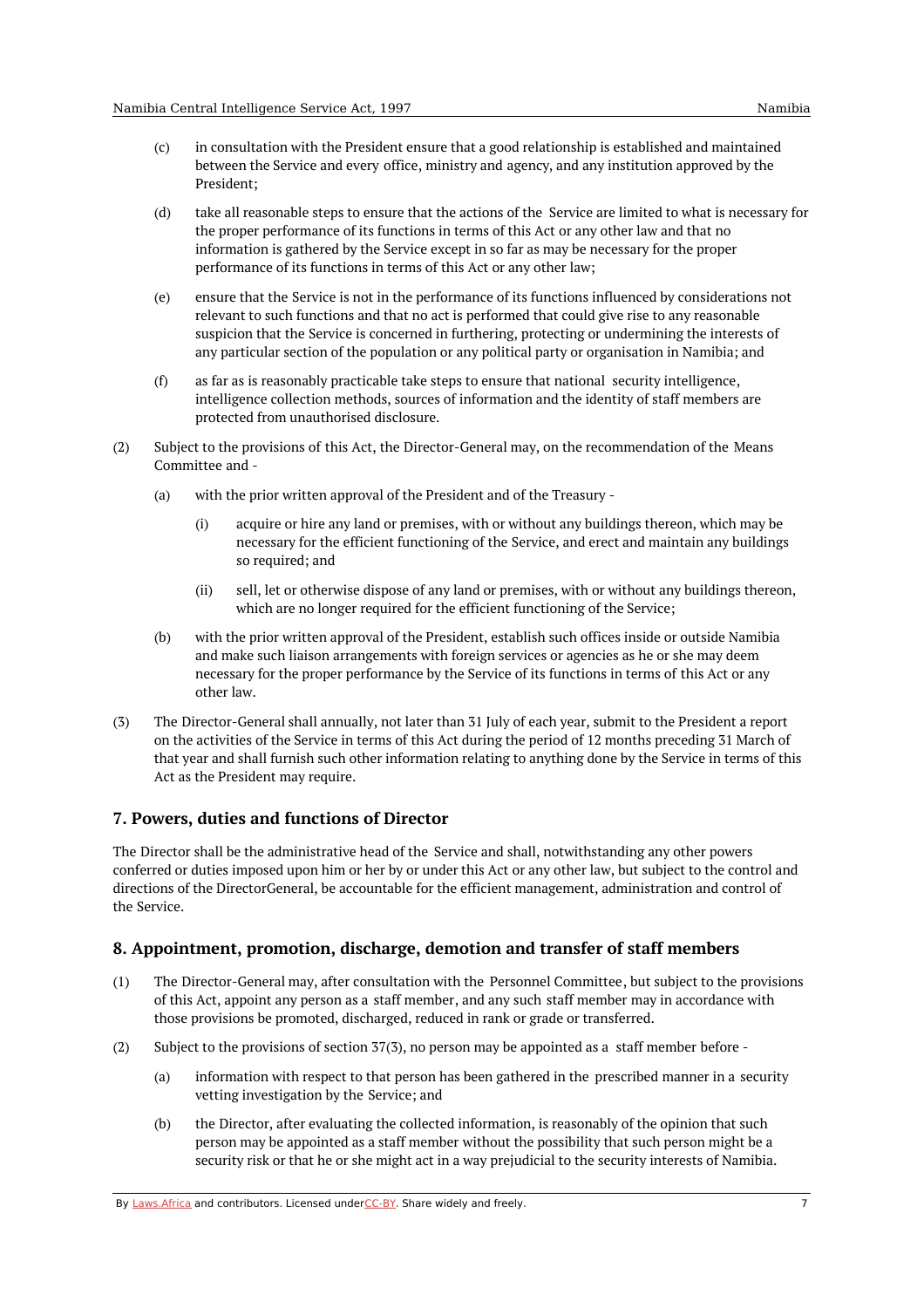- (3) If the Director is reasonably of the opinion that a person may be appointed as a staff member without the possibility that such person might be a security risk or might act in a way prejudicial to security interests, as contemplated in subsection (2)(b), he or she shall issue a document with respect to such person in which it is certified that such person has successfully undergone a security clearance and is regarded by him or her as security competent: Provided that the Director may withdraw such certificate if he or she should obtain information which, after evaluation by him or her, causes him or her no longer to be reasonably of the opinion that such staff member may be employed as a staff member without the possibility that such staff member could be a security risk or could possibly act in a way prejudicial to the security interests of Namibia.
- (4)  $If -$ 
	- (a) a certificate referred to in subsection (3) is withdrawn; or
	- (b) the Director-General is by written notice informed by the Director that he or she has obtained information with respect to any person deemed in terms of section 37(3) to have been appointed as a staff member which causes the Director to be reasonably of the opinion that such staff member could be a security risk or could possibly act in a way prejudicial to the security interests of Namibia,

such staff member shall be deemed unfit for further membership of the Service and the Director-General may -

- (i) discharge such staff member from the Service; or
- (ii) if the Commission has so recommended, transfer or appoint such staff member to any other post in any office, ministry or agency on such conditions as may be determined by the Director-General on the recommendation of the Commission.
- (5) The Director-General, the Director and every staff member shall, before commencing his or her duties in terms of this Act, make and subscribe to -
	- (a) an oath or solemn affirmation of allegiance; and
	- (b) an oath or solemn affirmation of secrecy,

in the terms set out in Schedules 1 and 2, respectively, before -

- (i) in the case of the Director-General, the President; and
- (ii) in the case of the Director and of a staff member, the Director-General.
- (6) Any document in the prescribed form purporting to have been signed by the Director-General and certifying that a person has been appointed as a staff member, shall be prima facie proof that that person has been so appointed.

#### <span id="page-7-0"></span>**9. Powers, duties and functions of staff members**

- (1) A staff member may exercise such powers and shall perform such duties as are by or under this Act or any other law conferred or imposed upon him or her, and shall in the performance of his or her functions obey all lawful directions which he or she may from time to time receive from a person having the authority to give such directions.
- (2) No staff member shall be personally liable in respect of anything done or omitted to be done in good faith in the performance of his or her functions in terms of this Act.

#### <span id="page-7-1"></span>**10. Account and opening of bank accounts**

(1) The Intelligence Account established by section 5 of the National Intelligence Act shall continue to exist under such name as the President may from time to time determine, which Account shall, notwithstanding anything to the contrary contained in any law, be credited with -

By [Laws.Africa](https://edit.laws.africa/widgets/pdf-attribution) and contributors. Licensed und[erCC-B](https://edit.laws.africa/widgets/pdf-cc-by)Y. Share widely and freely. **8** 8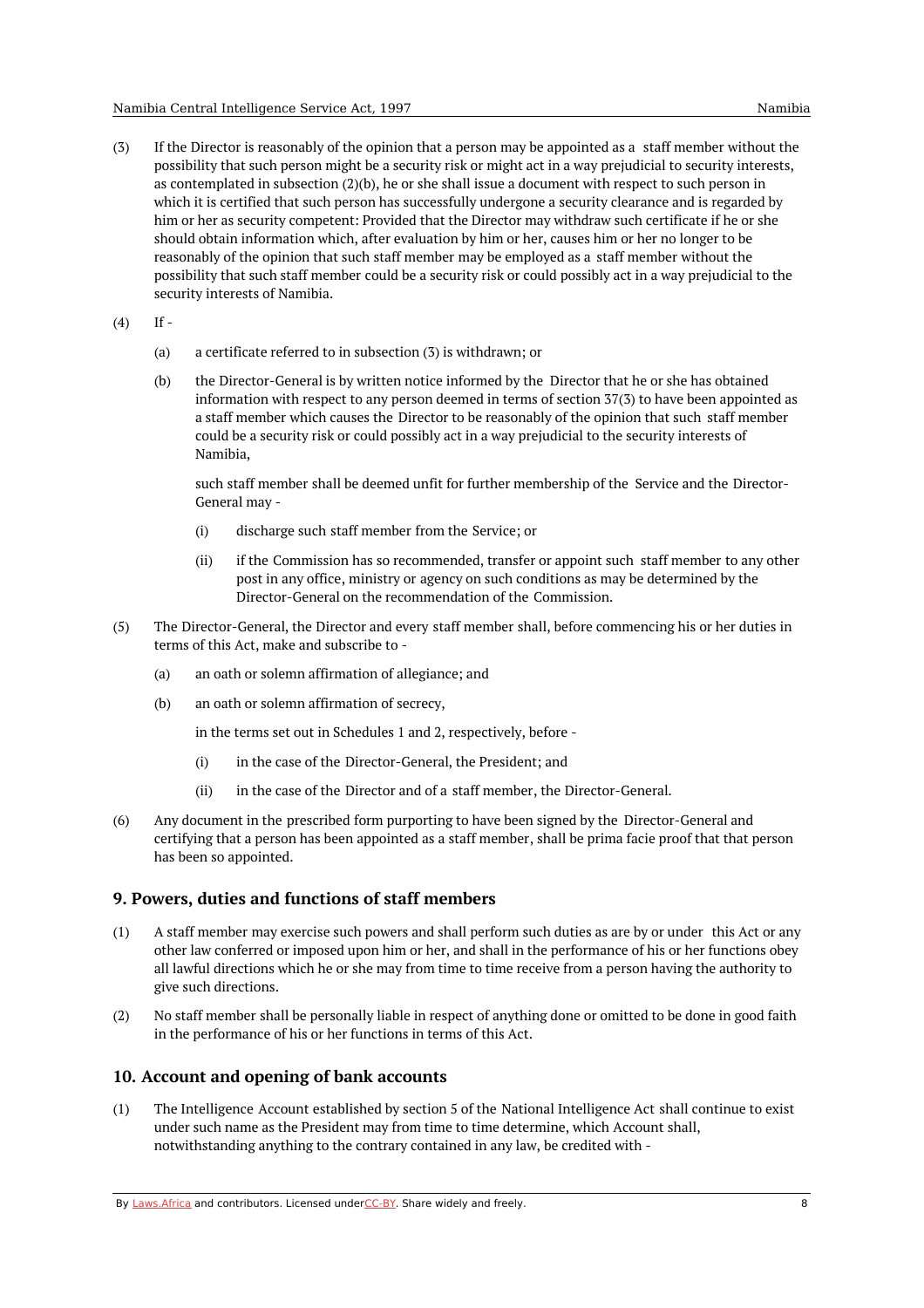- (a) moneys appropriated by law;
- (b) interest derived from the investment of moneys referred to in section 14;
- (c) refunds of expenditure made at any time from the Account; and
- (d) moneys accrued to the Account from any other source.
- (2) The Director may, with the prior written approval of the Director-General, open with a banking institution or banking institutions an account or accounts in respect of moneys in the Account, and where such an account or accounts have so been opened, the banking institution or banking institutions concerned shall not allow an overdraft on such an account or accounts: Provided that where such an account or accounts are opened with a banking institution or banking institutions outside Namibia, the prior written approval of the President shall also be obtained.

### <span id="page-8-0"></span>**11. Utilisation of moneys in Account**

The moneys in the Account shall be utilised for the defrayment of expenditure in connection with -

- (a) the administration of the Service; and
- $(h)$ those services of a confidential nature approved from time to time by the President in writing as being in the national interest,

and such moneys shall subject to -

- (i) the provisions of this Act; and
- (ii) in the case of expenditure in connection with services referred to in paragraph (b), any conditions determined by the President,

be withdrawn from the Account.

## <span id="page-8-1"></span>**12. Control of Account**

Notwithstanding anything to the contrary contained in any law, but subject to the provisions of this Act, the Account shall be under the control of the Director who shall -

- (a) be accountable and responsible for the administration of the Account; and
- (b) keep proper account or cause proper account to be kept in accordance with the provisions of the State Finance Act, 1991 (Act 31 of [1991](https://namiblii.org/akn/na/act/1991/31)), of all moneys received or expended.

#### <span id="page-8-2"></span>**13. Audit**

The Account shall, subject to the provisions of section 25(3) of the State Finance Act, 1991 (Act 31 of [1991](https://namiblii.org/akn/na/act/1991/31)), be audited by the Auditor-General.

#### <span id="page-8-3"></span>**14. Investment of balances**

Notwithstanding the provisions of section 11, moneys standing to the credit of the Account which are not required for immediate use or as a reasonable working balance, may, with the prior written approval of the Director-General, but subject to the other provisions of this Act, be invested by the Director in the prescribed manner.

#### <span id="page-8-4"></span>**15. Unexpended balances in Account**

Notwithstanding anything to the contrary contained in any law, any unexpended balance in the Account at the close of any financial year, including accrued interest on investment balances and other receipts, shall be carried forward as a credit in the Account to the next succeeding financial year.

By [Laws.Africa](https://edit.laws.africa/widgets/pdf-attribution) and contributors. Licensed und[erCC-B](https://edit.laws.africa/widgets/pdf-cc-by)Y. Share widely and freely. 9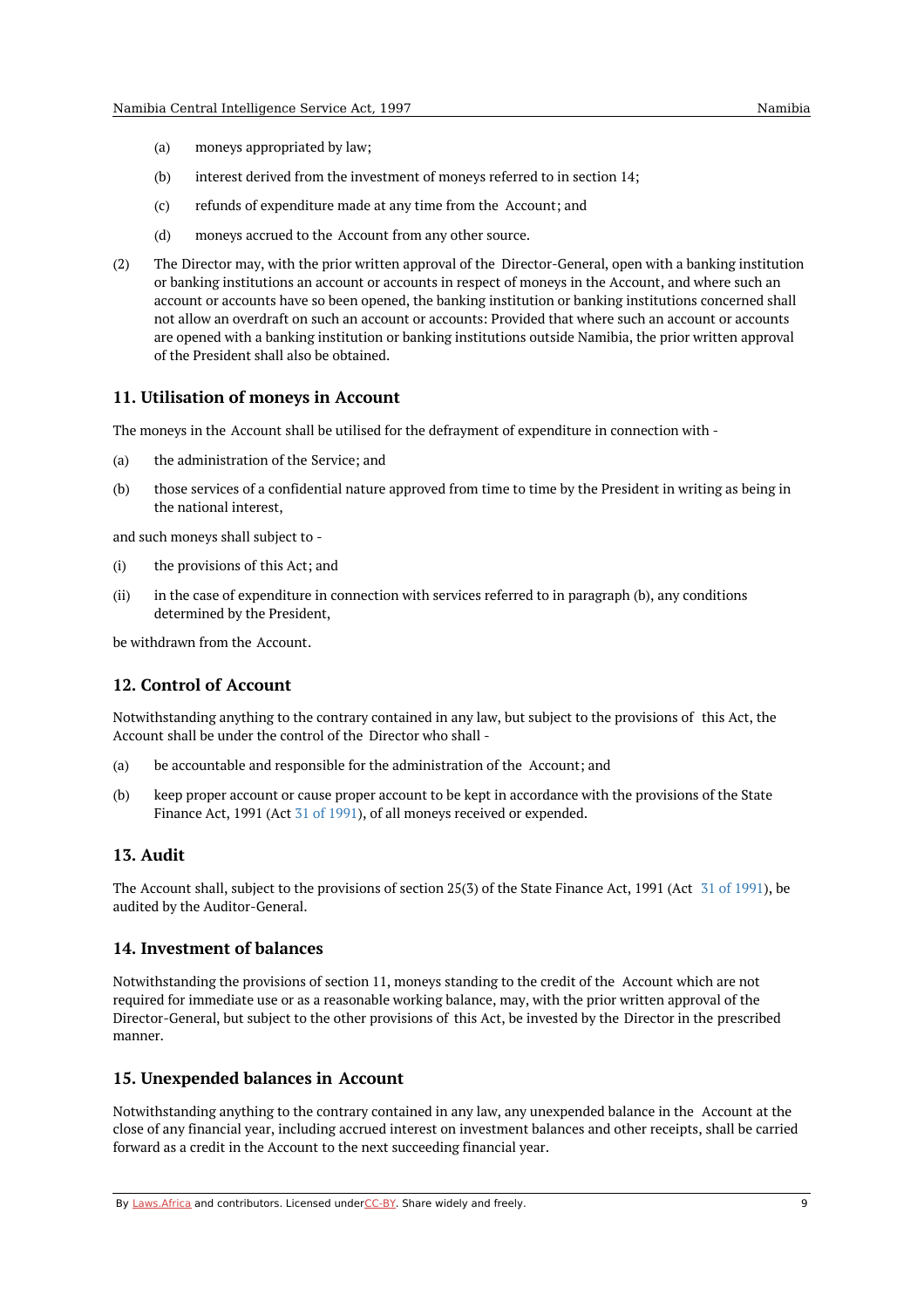#### <span id="page-9-0"></span>**16. Restriction on inspection, investigation, revision and audit**

Notwithstanding anything to the contrary contained in any law, no inspection, investigation, revision or audit which in terms of any law has to be or may be done in connection with any matter or document concerning the Service or the Account, shall be done, unless the person who has to or may do such inspection, investigation, revision or audit has received a security clearance for that purpose.

## <span id="page-9-1"></span>**17. Acquiring of services for particular task or period of time**

The Director-General may, subject to the provisions of this Act, obtain the service of any person, body or organisation for the performance of a particular service or for any particular period.

## <span id="page-9-2"></span>**18. Exemption of service facilities of Service from certain taxes, duties and fees**

- (1) No tax, duty or fee (other than customs, excise or sales duties leviable by law) shall be payable in terms of any law in respect of any service facility approved by the President, as contemplated in subsection (2), or in respect of any article on sale at such facility.
- (2) The production of an official document signed by the Director-General and indicating that the President has approved any service facility for the purposes of this section, shall be conclusive proof that it is a service facility falling under this section.
- (3) In this section "service facility" means any mess or institution of the Service or any premises temporarily or permanently used by the Service for providing recreation, refreshment or necessaries mainly for staff members or for the families of such staff members or for persons employed in any work in or in connection with any such mess, institution or premises.

#### <span id="page-9-3"></span>**19. Access to bank account of suspect**

- (1) If, on the basis of information provided by the Director-General in a written application, a judge is satisfied that there are reasonable grounds that a person, body or organisation being investigated by the Service is using a bank account for making financial transactions relating to activities for which such person, body or organisation is being investigated, the judge may, subject to the provisions of subsection (2), direct the banking institution concerned to release accounts of such financial transactions to the Director-General or to his or her duly appointed representative.
- (2) A direction contemplated in subsection (1) may be issued by a judge only -
	- (a) if the application referred to in that subsection is accompanied by a supporting affidavit stating the activities for which the person, body or organisation concerned is being investigated; and
	- $(h)$ if the judge is convinced, on the grounds mentioned in the supporting affidavit, that the activities for which the person, body or organisation concerned is being investigated, relate to a threat or potential threat to the security of Namibia or to the commission of a serious offence.
- (3) A direction issued under subsection (1) shall be issued for a period not exceeding three months at a time, and the period for which it has been issued shall be specified in that direction.
- (4) The judge who issued a direction or a judge acting in his or her stead may, upon a written application made by the Director-General before the expiry of the period or extended period for which the direction has been issued, extend that period for a further period not exceeding three months at a time if the judge is convinced that the grounds on which the direction was issued, continue to exist.
- (5) An application referred to in subsection (1) or (4) shall be heard and a direction issued without any notice to the person, body or organisation to which the application applies and without hearing such person, body or organisation.
- (6) The provisions of subsection (1), in so far as they provide for a limitation on the fundamental right to privacy contemplated in Article 13 of the Namibian Constitution, are enacted upon the authority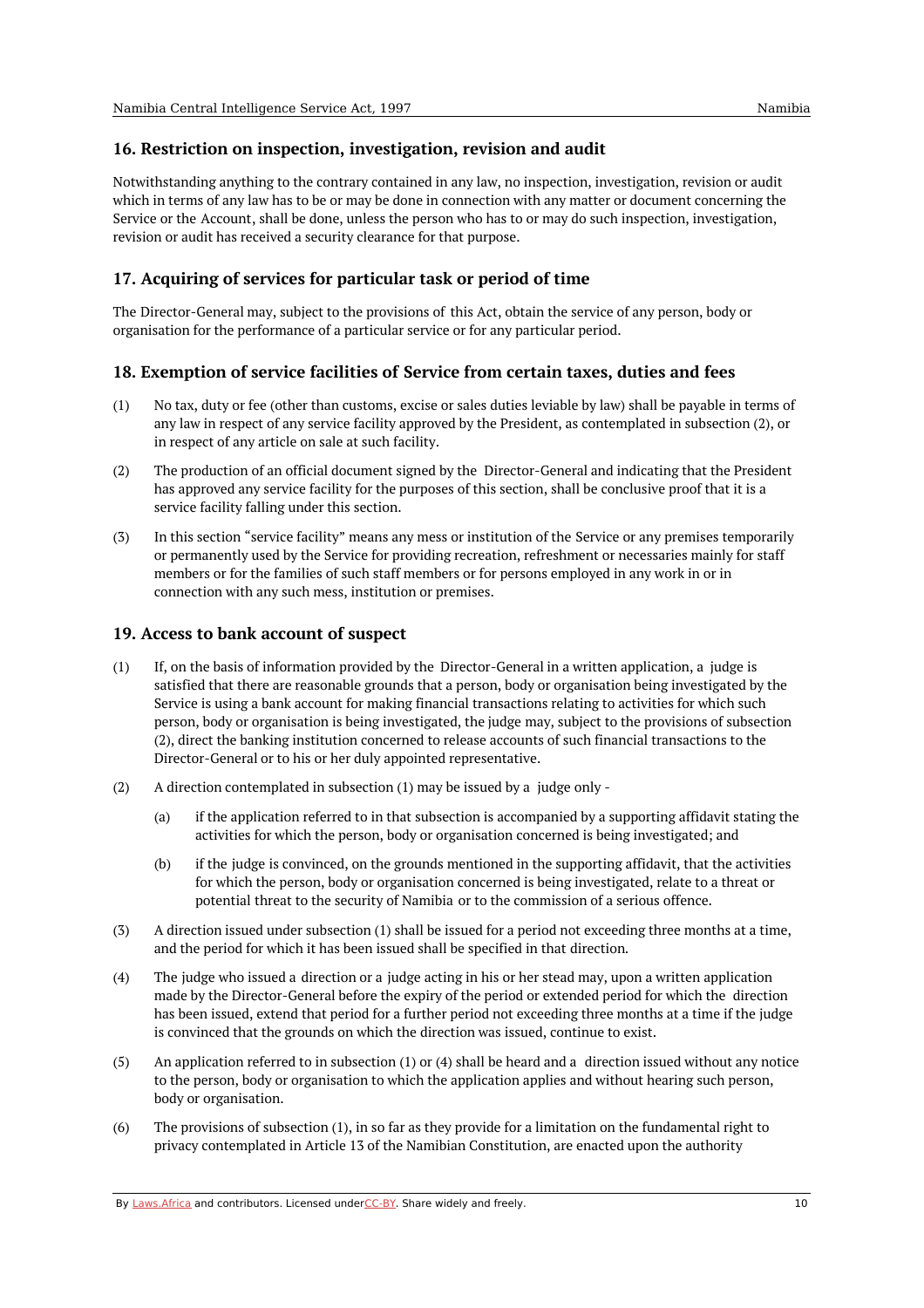conferred by the said Article.

- (7) In this section "serious offence" means a serious offence contemplated in section  $5(1)(a)(iii)$ .
- (8) Any person who, without a direction issued under subsection (1), intentionally obtains or attempts to obtain accounts of financial transactions relating to activities for which a person, body or organisation is being investigated by the Service in terms of this Act, shall be guilty of an offence and on conviction be liable to a fine not exceeding N\$20 000 or to imprisonment for a period not exceeding five years or to both such fine and such imprisonment.

#### <span id="page-10-0"></span>**20. Prohibition of false representations as to association with Service**

Any person who, without the prior written approval of the Director-General, in connection with any activity carried on by him or her takes, assumes, uses or in any manner publishes any name, description, title or symbol indicating or conveying or purporting to indicate or convey or is calculated or is likely to lead other persons to believe or infer that such activity is carried on under or by virtue of the provisions of this Act or under the patronage of the Service, shall be guilty of an offence and on conviction be liable to a fine not exceeding N\$8 000 or to imprisonment for a period not exceeding two years or to both such fine and such imprisonment.

## <span id="page-10-1"></span>**21. Offences in connection with members of Service**

Any person, not being the Director-General or the Director or a staff member, who -

- (a) by words, conduct or demeanour pretends that he or she is the DirectorGeneral or the Director or a staff member;
- (b) exercises or attempts to exercise undue influence over the Director-General or the Director or any staff member which is calculated to prevent him or her from carrying out his or her duties or encouraging him or her to perform any act which is in conflict with his or her duties; or
- (c) is an accomplice to the commission of any act whereby any lawful order given to any staff member or any regulation or directive or staff rule may be evaded,

shall be guilty of an offence and on conviction be liable to a fine not exceeding N\$8 000 or to imprisonment for a period not exceeding two years or to both such fine and such imprisonment.

## <span id="page-10-2"></span>**22. Prohibition of disclosure of identity**

Any person who has at his or her disposal information which he or she has obtained or to which he or she had access by virtue of -

- (a) the performance of his or her duties and functions in terms of this Act; or
- $(h)$ his or her position as a person who holds or has held any office or employment in terms of this Act,

and from which the identity of any person -

- (i) who is or was a confidential source of information or assistance to the Service; or
- (ii) who is or was a staff member engaged in covert operational activities of the Service,

can be inferred, and who discloses such information to any person other than a person to whom he or she is authorised to disclose it or to whom it may lawfully be disclosed, shall be guilty of an offence and on conviction be liable to a fine not exceeding N\$20 000 or to imprisonment for a period not exceeding five years or to both such fine and such imprisonment.

## <span id="page-10-3"></span>**23. Prohibition of access to premises of Service**

(1) The President may by notice in the Gazette or in such other manner as he or she may deem sufficient in the circumstances, prohibit or restrict access to any land or premises under the control of the Service.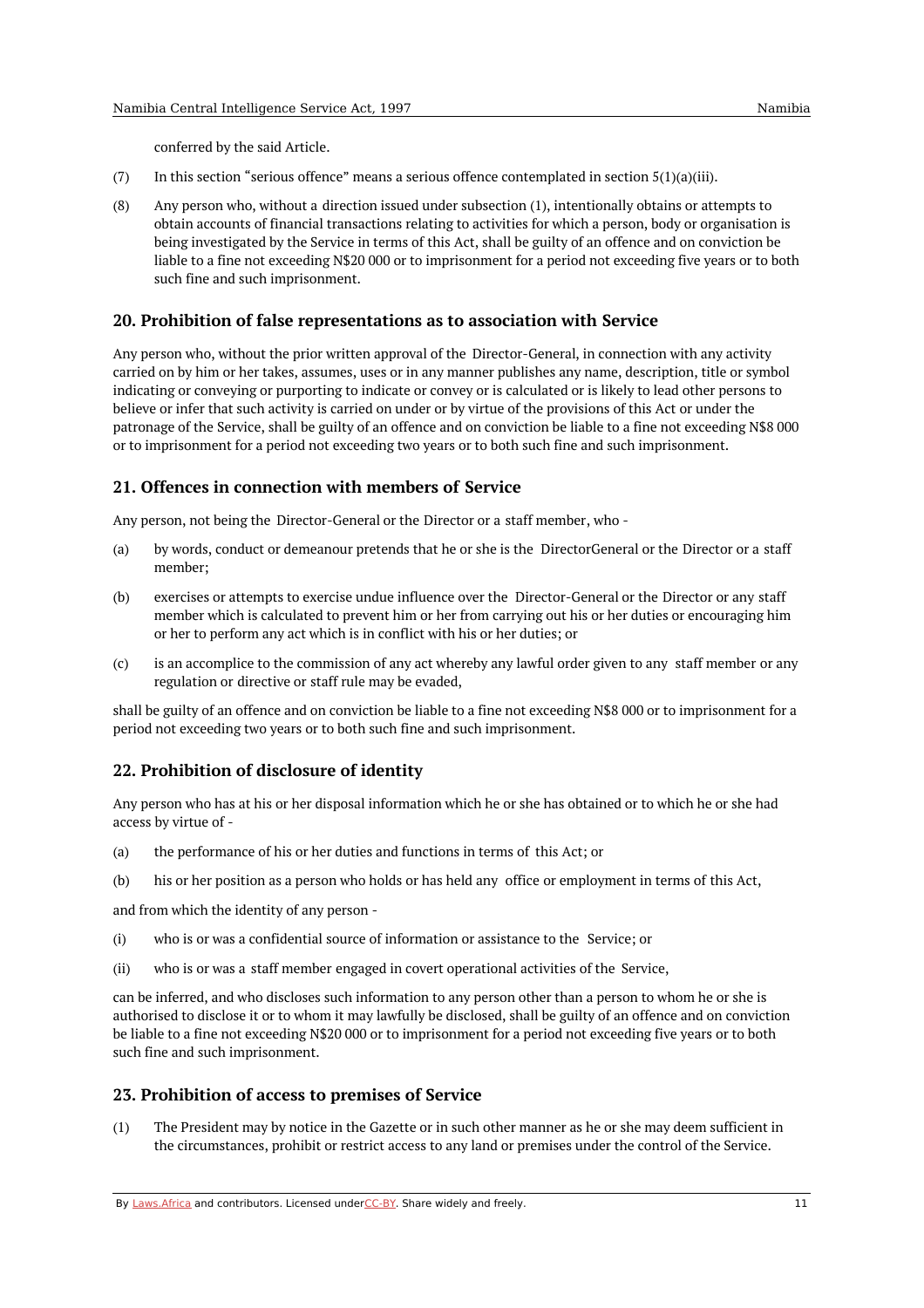- (2) The President may take or cause to be taken such measures as he or she may deem necessary for the security of, or the application of a prohibition of or a restriction on access to, any land or premises referred to in subsection (1), and may in connection with any measures so taken cause such notices to be published or such warning notices to be erected as he or she may in each particular case deem necessary.
- (3) Any person who enters upon or is on any land or enters upon or is on or in any premises in contravention of a prohibition or restriction in terms of subsection (1), shall be guilty of an offence and on conviction be liable to a fine not exceeding N\$20 000 or to imprisonment for a period not exceeding five years or to both such fine and such imprisonment.

### <span id="page-11-0"></span>**24. Prohibition of interception and monitoring**

- (1) Any person who, without a direction issued under subsection (2) -
	- (a) intentionally and without the knowledge or permission of the dispatcher intercepts a communication which has been or is being or is intended to be transmitted by telephone or in any other manner over a telecommunications system; or
	- (b) intentionally monitors a conversation by means of a monitoring device so as to gather confidential or classified information concerning any person, body or organisation; or
	- (c) intentionally and without the permission of the person who is lawfully in charge or occupation of any premises enters upon the premises -
		- (i) to search the premises; or
		- (ii) to examine, copy, photograph or transcribe any record, document or other material on the premises; or
		- (iii) to remove any record, document or other material from the premises for the purposes of examining, copying, photographing or transcribing it,

with the purpose of gathering information concerning a threat or potential threat to the security of Namibia in the discharge of a function in terms of this Act,

shall be guilty of an offence and on conviction be liable to a fine not exceeding N\$20 000 or to imprisonment for a period not exceeding five years or to both such fine and such imprisonment.

- (2) Notwithstanding the provisions of subsection (1) or anything to the contrary contained in any law, a judge may, subject to the provisions of section 25, issue the Service with a direction authorising the Director-General, or any staff member or other person authorised thereto by the Director-General under section  $26(1) -$ 
	- (a) to intercept a particular postal article or a particular communication which has been or is being or is intended to be transmitted by telephone or in any other manner over a telecommunications system;
	- (b) to intercept all postal articles to or from a person, body or organisation or all communications which have been or are being or are intended to be transmitted by telephone or in any other manner over a telecommunications system to or from a person, body or organisation;
	- (c) to monitor in any manner by means of a monitoring device conversations by or with a person, body or organisation, whether a telecommunications system is being used in conducting those conversations or not; or
	- (d) when reasonably necessary -
		- (i) to enter upon and search any premises;
		- (ii) to examine, copy, photograph or transcribe any record, document or other material on the premises; and
		- (iii) to remove any record, document or other material from the premises, for as long as is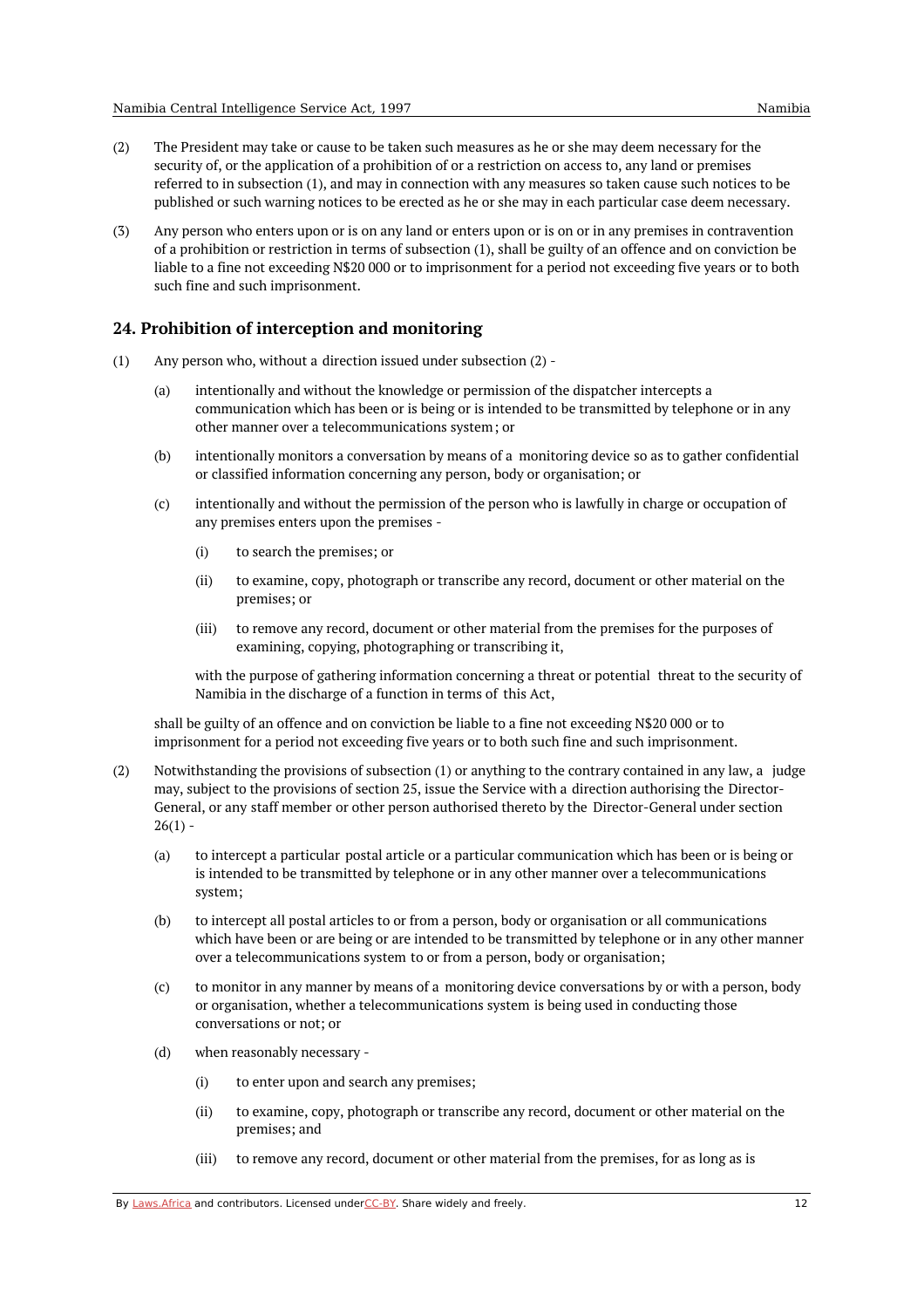reasonably necessary, for the purposes of examining, copying, photographing or transcribing it.

(3) The provisions of section 26(3) and of subsection (2) of this section, in so far as they provide for a limitation on the fundamental right to privacy contemplated in Article 13 of the Namibian Constitution, are enacted upon the authority conferred by the said Article.

## <span id="page-12-0"></span>**25. Issue of direction**

- (1) A direction contemplated in section 24(2) may be issued by a judge only -
	- (a) upon a written application made by the Director-General; and
	- (b) if the judge is convinced, on the grounds mentioned in subsection (2), that -
		- (i) the gathering of information concerning a threat or potential threat to the security of Namibia is necessary to enable the Service to properly investigate such threat or potential threat or to effectively perform its functions in terms of section 5 of this Act or any other law; and
		- (ii) such threat or potential threat cannot be properly investigated or such functions cannot be effectively performed in any other manner.
- (2) An application referred to in subsection (1)(a) shall be accompanied by a supporting affidavit stating -
	- (a) the facts relied on to justify on reasonable grounds the necessity for the issue of a direction so as to enable the Service to investigate a threat or potential threat to the security of Namibia or to effectively perform its functions in terms of section 5 of this Act or any other law;
	- (b) that other investigative procedures have been tried and have failed, or why it appears that they are unlikely to succeed, or that the urgency of the matter is such that it would be impractical to carry out an investigation using only other investigative procedures or that without a direction it is likely that information of importance with respect to a threat or potential threat to the security of Namibia or the performance of the functions entrusted to the Service in terms of section 5 of this Act or any other law would not be obtained;
	- (c) the type of postal article or communication proposed to be intercepted, the type of information, records, documents or other material proposed to be obtained or removed and the powers proposed to be exercised for that purpose;
	- (d) the identity of the person, body or organisation, if known, whose communication is proposed to be intercepted or which is in possession of the information proposed to be obtained;
	- (e) the person, body or organisation, or class or classes of persons, bodies or organisations, to which the direction is proposed to be applied; and
	- (f) the place where the direction is proposed to be executed, if a general description of that place can be given.
- (3) A direction issued under subsection (1) shall be issued for a period not exceeding three months at a time, and the period for which it has been issued shall be specified in that direction.
- (4) The judge who issued a direction or a judge acting in his or her stead may, upon a written application made by the Director-General before the expiry of the period or extended period for which the direction has been issued, extend that period for a further period not exceeding three months at a time if the judge is convinced that the extension is necessary for the reasons mentioned in subsection  $(l)(b)$ .
- (5) An application referred to in subsection  $(1)(a)$  or  $(4)$  shall be heard and a direction issued without any notice to the person, body or organisation to which the application applies and without hearing such person, body or organisation.
- (6) If, upon an application made by the Director-General before the expiry of the period or extended period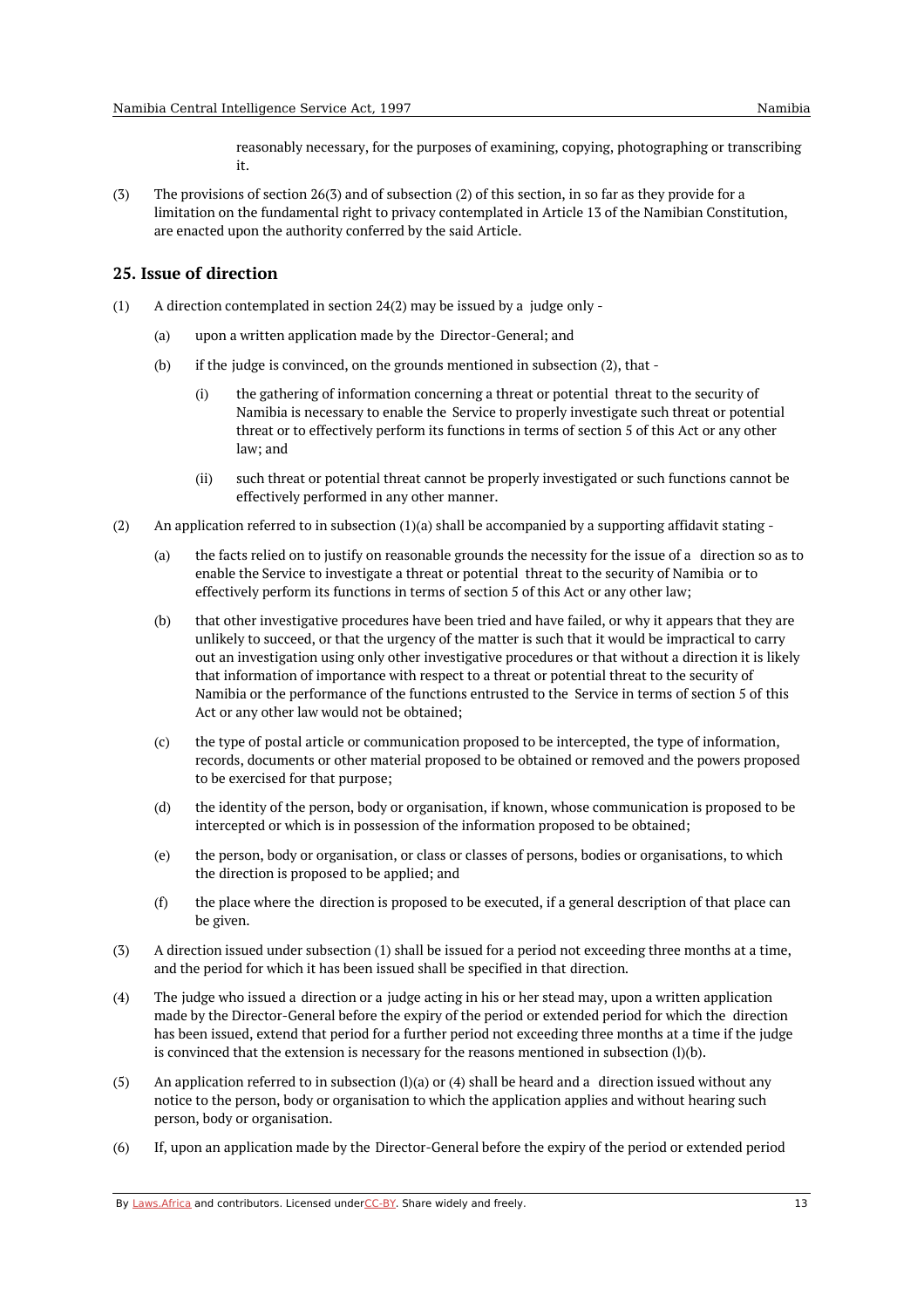for which a direction has been issued, the judge who issued the direction or a judge acting in his or her stead is convinced that the grounds on which the direction was issued, have ceased to exist, the judge shall cancel the direction.

#### <span id="page-13-0"></span>**26. Execution of direction**

- (1) If a direction has been issued under section 24(2), any staff member or other person authorised thereto by the Director-General, may execute that direction or assist with the execution thereof.
- (2) The Director-General may authorise such number of staff members to assist with the execution of a direction as he or she may deem necessary.
- (3) Any staff member or other person who executes a direction or assists with the execution thereof, may at any time enter upon any premises in order to install, maintain or remove a monitoring device, or to intercept or take into possession a postal article, or to intercept any communication, or to install, maintain or remove a device by means of which any communication can be intercepted, or to search the premises with the purpose of gathering information concerning a threat or potential threat to the security of Namibia, or to examine, copy, photograph or transcribe any record, document or other material on the premises or remove such record, document or other material from the premises, for as long as is reasonably necessary, for the purposes of examining, copying, photographing or transcribing it, for the purposes of this Act.
- $(4)$ If a direction contemplated in subsection (1) or a copy thereof is handed to the person, body or organisation responsible for -
	- (a) any activity or activities mentioned in the direction; or
	- (b) the rendering of any service or services to a person, body or organisation, or class or classes of persons, bodies or organisation, mentioned in the direction,

by a staff member or any other person who executes that direction or assists with the execution of that direction, the person, body or organisation concerned shall as soon as possible comply with the terms of that direction.

#### <span id="page-13-1"></span>**27. Directives regarding applications**

The Judge-President of the High Court of Namibia may, after consultation with the Director-General, issue directives in which the manner and procedure of applications in terms of sections 19(1) and (4) and 25(1) and (4) are regulated.

#### <span id="page-13-2"></span>**28. Secrecy**

- (1) Any person, or any employee of a person, body or organisation, referred to in section 26(4) shall not disclose any information which he or she obtained -
	- (a) in the performance of any function in terms of this Act; or
	- (b) in the course of his or her employment and which is connected with the performance of any function in terms of this Act, whether that person or employee is involved in the performance of such function or not,

except -

- (i) to any person who of necessity requires it for the performance of his or her functions in terms of this Act;
- (ii) if he or she is a person who of necessity supplies it in the performance of his or her functions in terms of this Act; or
- (iii) such information which is required in terms of any law or as evidence in any court of law.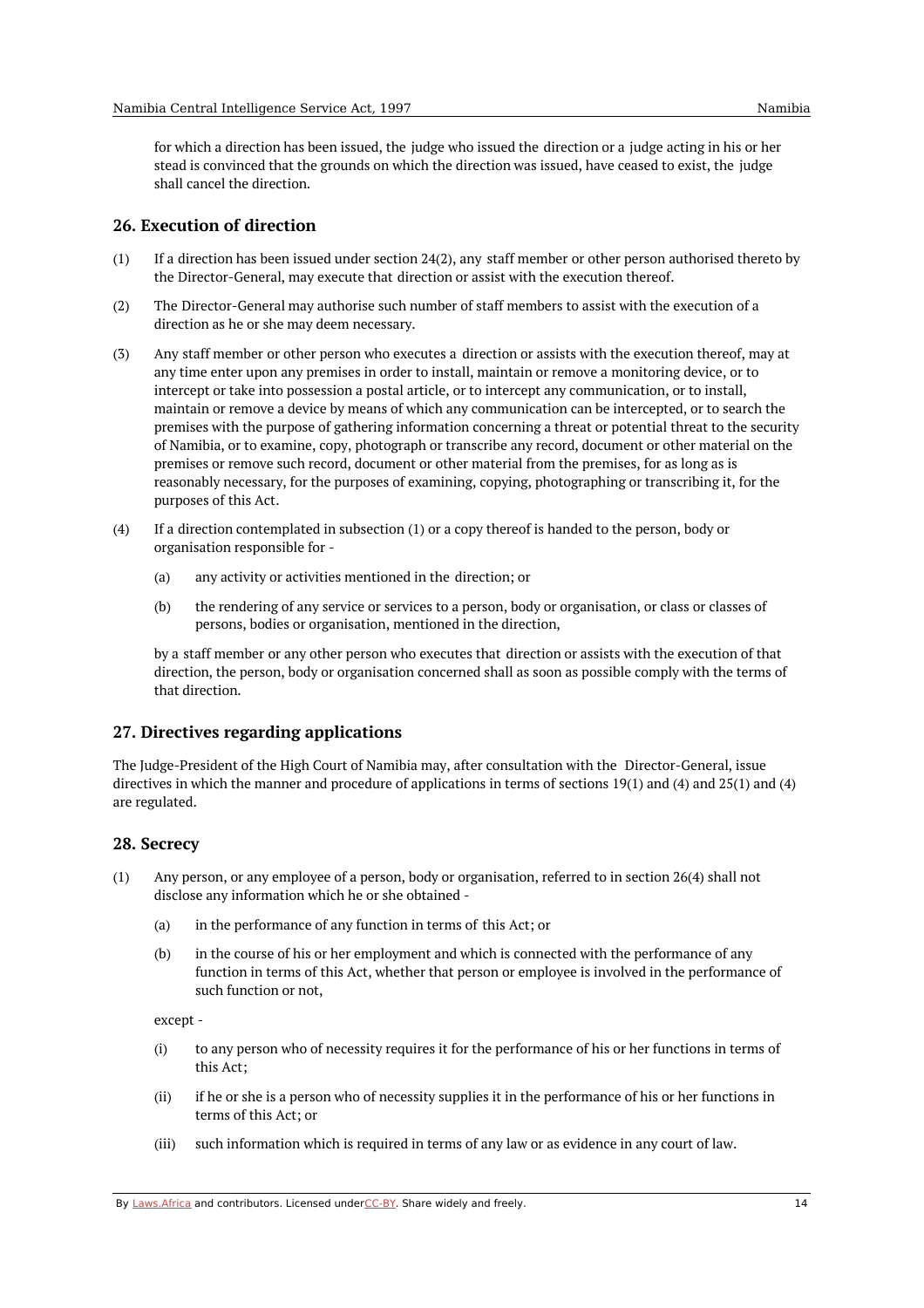(2) Any person who contravenes a provision of subsection (1) shall be guilty of an offence and on conviction be liable to a fine not exceeding N\$8 000 or to imprisonment for a period not exceeding two years or to both such fine and such imprisonment.

### <span id="page-14-0"></span>**29. Continued existence of Personnel Committee and Means Committee**

- (1) The Personnel Committee and the Means Committee established by section 42 of the National Intelligence Act shall continue to exist and shall from the commencement of this Act consist of -
	- (a) in the case of the Personnel Committee -
		- $(i)$ the Director, who shall be the chairperson; and
		- (ii) the Secretary to the Cabinet or any other person designated by him or her;
	- (b) in the case of the Means Committee -
		- (i) the Director, who shall be the chairperson; and
		- (ii) the Permanent Secretary: Finance or any other person designated by him or her.
- (2) The Personnel Committee and the Means Committee shall take care of -
	- (a) matters entrusted to such committees by or under this Act; and
	- (b) such other functions entrusted from time to time to such committees by the President.

#### <span id="page-14-1"></span>**30. Functions of offices, ministries and agencies relating to security intelligence**

It shall be the duty of every office, ministry and agency that comes into possession of national security intelligence or other intelligence related information which may be of value to the Service for the purposes of effectively performing its functions, to transmit such intelligence and information without delay to the Service with an indication of the reliability of the source of such intelligence or information.

## <span id="page-14-2"></span>**31. Employment of Service in times of emergency**

The President may during a state of emergency or of national defence contemplated in Article 26 of the Namibian Constitution employ the Service or any part thereof to counter any such emergency or to assist in the defence of Namibia, and may place the Service or any part thereof, while so employed, under the orders and directions of such person as he or she may for that purpose appoint.

## <span id="page-14-3"></span>**32. Disclosure of information**

- (1) If the Director-General is requested by the Parliamentary Committee on Security (hereinafter in this section referred to as the Committee) to disclose any information to the Committee, he or she shall, subject to the provisions of subsection (2), disclose the information sought, provided -
	- (a) each member of the Committee has received a security clearance pursuant to a security vetting investigation by the Service; and
	- (b) if the information sought is sensitive or classified information, each member of the Committee has prior to such disclosure made and subscribed to an oath or solemn affirmation of secrecy before the Director General in the terms set out in Schedule 3.
- (2) If the President is reasonably of the opinion that it is not in the national interest that the information sought, as contemplated in subsection (1), be disclosed by the Director-General to the Committee at a specific time, he or she may determine that such information should not be disclosed, in which event such information -
	- (a) shall not be disclosed within a period of six months from the date on which the President has determined that it should not be disclosed;

By [Laws.Africa](https://edit.laws.africa/widgets/pdf-attribution) and contributors. Licensed und[erCC-B](https://edit.laws.africa/widgets/pdf-cc-by)Y. Share widely and freely. 15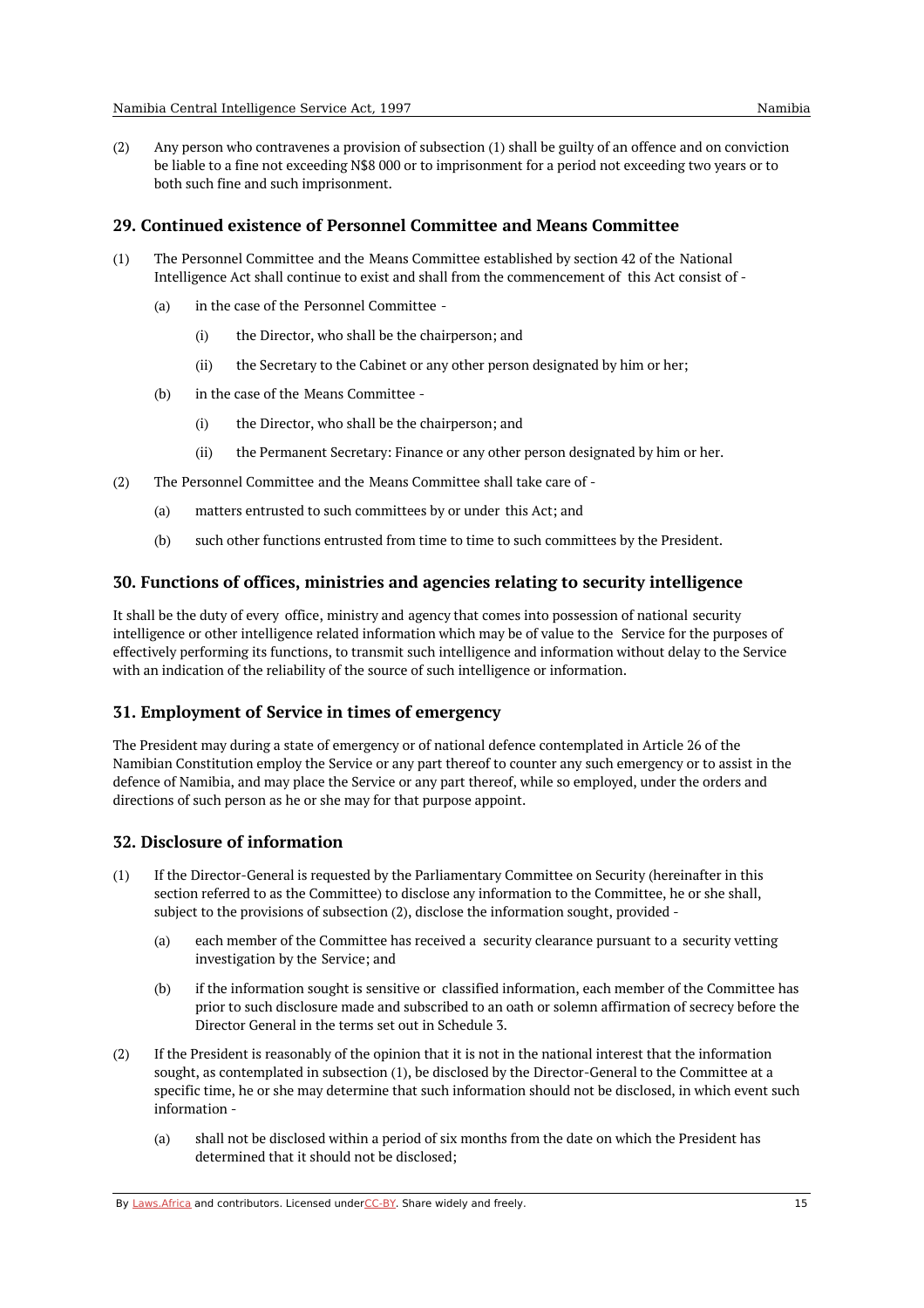- (b) shall, after the expiry of the period of six months referred to in paragraph (a), but subject to the provisions of subsection (3), be disclosed to, either -
	- (i) the full Committee; or
	- (ii) only the chairperson and one other member of the Committee, which other member shall be a representative of the official opposition party,

as the President may determine;

- (c) shall, after the expiry of a period of one year from the date referred to in paragraph (a), but subject to the provisions of subsection (3), be disclosed to the full Committee, if such information has not previously been so disclosed.
- (3) In the application of subsection (2)(b) and (c), the Director-General shall not disclose the information sought, unless each member of the Committee to whom such information is to be disclosed has satisfied the requirements specified in paragraphs (a) and (b) of subsection (1).

#### <span id="page-15-0"></span>**33. Regulations, directives and staff rules**

- (1) The President may by notice in the Gazette make regulations in relation to -
	- (a) the acquisition of supplies, vehicles, other equipment and services;
	- (b) the retirement of staff members on account of age;
	- $(c)$ the discharge of staff members on account of continued ill health;
	- (d) the discharge and reduction in rank or grade of staff members on account of inefficiency;
	- (e) the transfer or discharge of staff members on account of public interest;
	- (f) the discharge of staff members on account of absence without leave or valid cause;
	- (g) the secondment of staff members;
	- (h) the procedure with respect to the investigation of alleged misconduct of staff members;
	- (i) the appointment and composition of boards of enquiry and the procedure at the proceedings of such boards;
	- (j) appeals against the finding of boards of enquiry;
	- (k) the attendance of witnesses at boards of enquiry and the representation of staff members thereat;
	- (l) the savings regarding misconduct;
	- (m) the suspension of staff members, including the non-entitlement of staff members to any salary, allowance, privilege or benefit for any period of suspension;
	- (n) the manner in which notice may be given or by which a process may be served;
	- (o) the assignment or attachment of salaries and allowances of staff members;
	- (p) the establishment of decorations and medals, including offences in respect of such decorations and medals;
	- (q) the performance of remunerative work outside the Service;
	- (r) the political rights of staff members and the taking part of staff members in personnel associations, other employee organisation and political organisations;
	- (s) the occupational health and safety of staff members at places of employment;
	- (t) missing staff members; and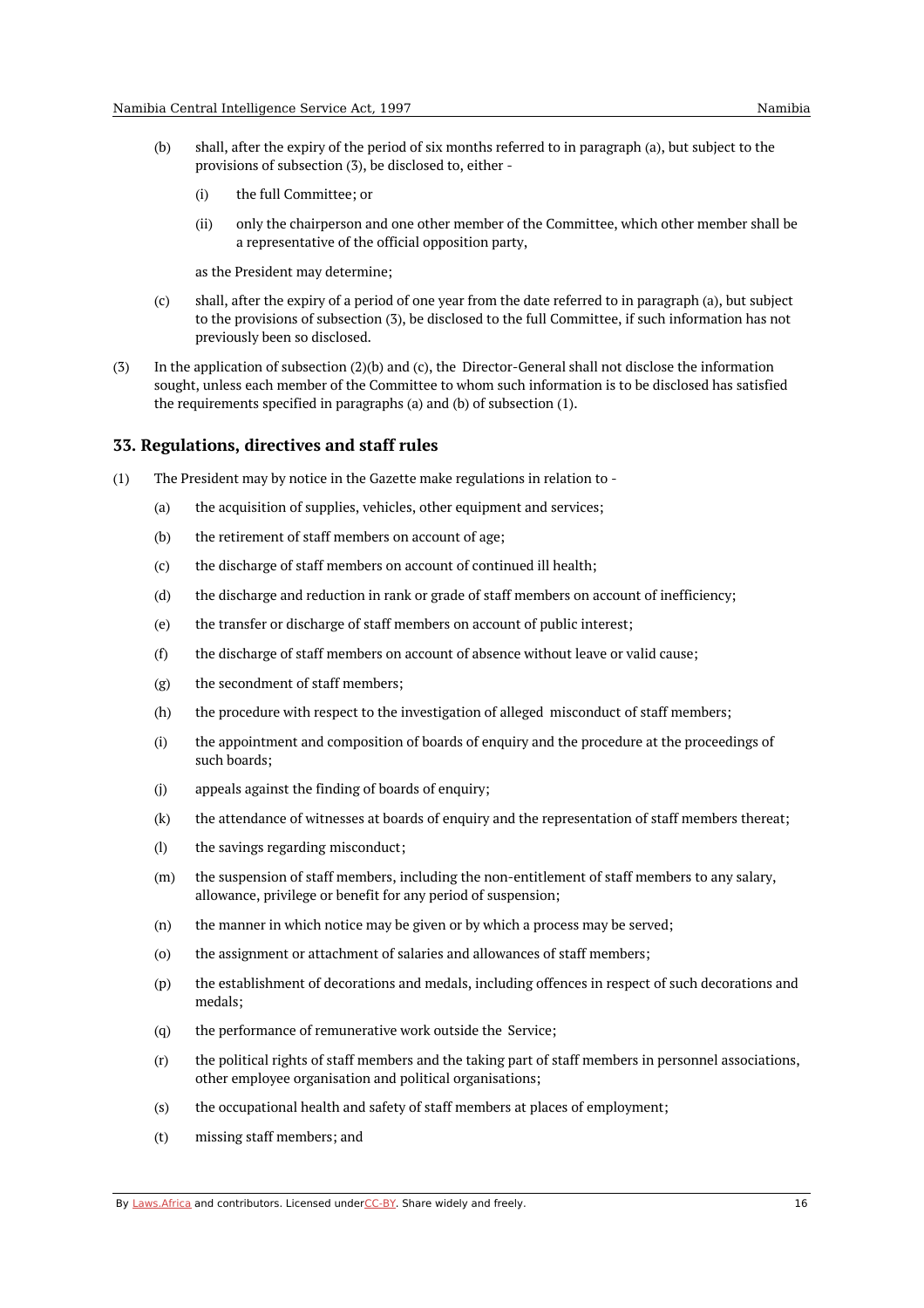(u) generally, all matters in respect of which the President considers it necessary or expedient to make regulations in order to achieve the objects of this Act.

- (a) in consultation with the President, make directives in relation to -
	- (i) the dividing of the Service into different components and the organisation of such components;
	- (ii) the determination of the amount, classes and grades of posts on the establishment of the Service, the classification of such posts as posts for occupation by staff members and the determination of the different ranks, grades, designations, scales of salary and other measures and requirements incidental to such posts and the occupation thereof;
	- (iii) the recruitment, selection, appointment in full-time or part-time capacities, confirmation of probation, promotion, continued employment in addition to the approved establishment, station, transfer, change-over, resignation, discharge, retirement, suspension or reduction in rank or grade of staff members;
	- (iv) the obtaining of services contemplated in section 17;
	- (v) the standards of physical and mental fitness and the medical examination of staff members;
	- (vi) the hours of attendance, overtime-payment, leave, allowances, bonuses, salary increases and other conditions of service (excluding housing loans and pensions) of staff members and the conditions under which they are entitled thereto;
	- (vii) the special conditions under which any person may be transferred and appointed from an institution instituted by law to the Service;
	- (viii) the granting to staff members of any financial or other reward or special increase or special promotion for extraordinary capability, excellent service or special qualifications;
	- $(ix)$ the utilisation, evaluation, training, examination and development of staff members and the creation of the necessary training facilities;
	- $(x)$ the granting to staff members of bursaries or other financial help for study purposes;
	- $(xi)$ the granting of loans for purposes relating to the functions of the Service and the conditions under which such loans may be granted;
	- (xii) the medical, dental and hospital treatment of staff members and their dependents and retired staff members and their dependents;
	- (xiii) the definition of offences against duty and discipline, the behaviour of staff members and, generally, the control and discipline of the Service;
	- (xiv) the charging of staff members on account of misconduct;
	- (xv) the settlement of grievances of staff members;
	- (xvi) the administration of the Service, the promotion of efficiency in the Service and of the image of the Service;
	- (xvii) the powers, duties and functions of staff members and the exercise of their powers and the performance of their duties and functions; and
	- (xviii) generally, all matters in respect of which the Director-General considers it necessary or expedient to make directives in order to achieve the objects of this Act;
- (b) on the recommendation of the Means Committee, make directives in relation to -
	- (i) the incurring of expenditure and the regulation of the collection, receipt, custody, banking, investment, payment and control of moneys in the Account;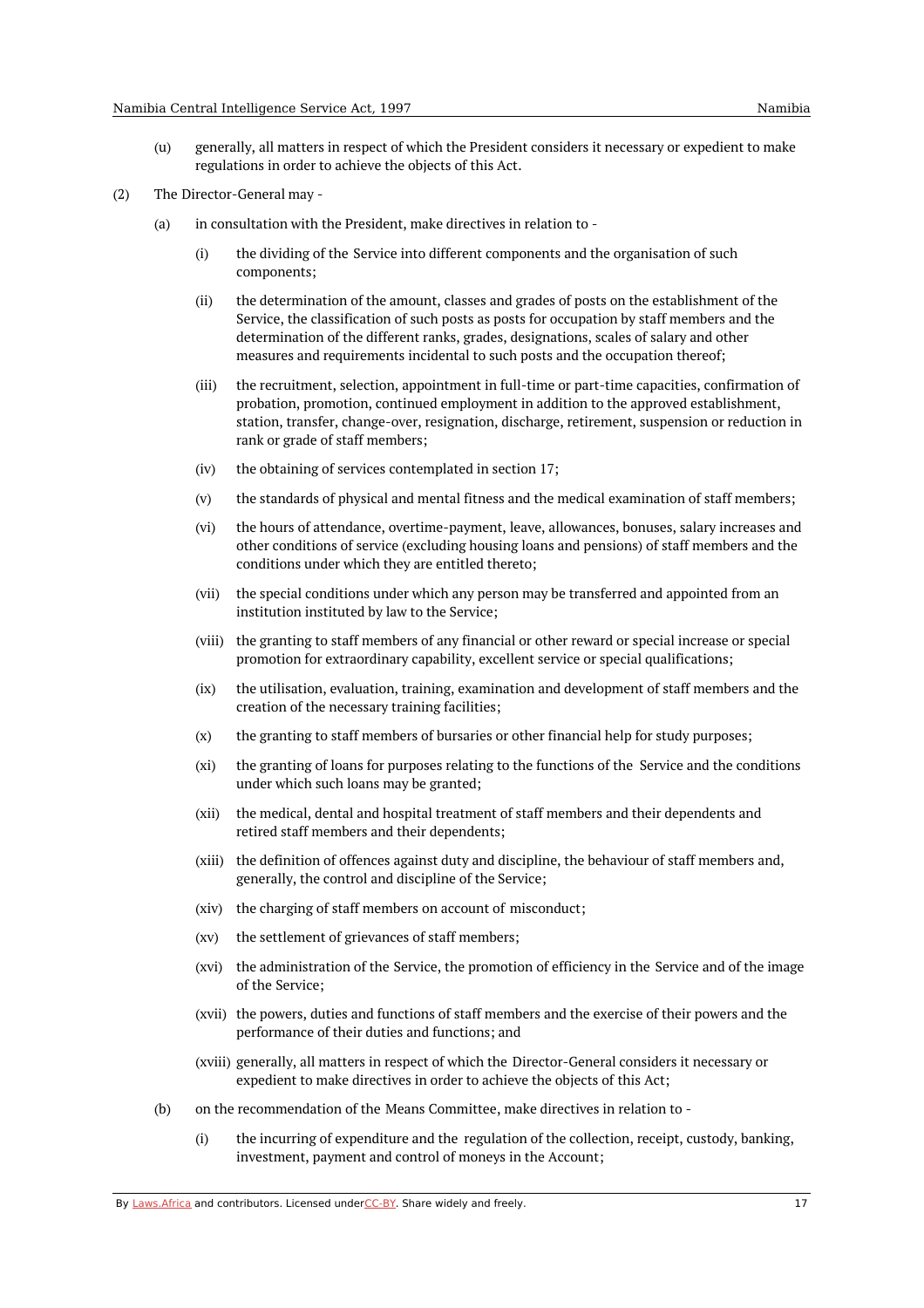- (ii) the receipt and making of donations by the Service, the making of payments out of grace, the waiving of claims by the Service and the writing-off of a loss of State moneys and other State property;
- (iii) the payment of salaries and the deductions to be made from the salaries, wages or allowances of staff members;
- (iv) the obtaining and provision of supplies, accessories, other equipment and means of transport required for the Service, and the utilisation, care, safe custody, maintenance and control thereof;
- (v) the recovery from a staff member of any deficiency, loss, damage or expense which he or she has unlawfully caused the State;
- (vi) the establishment and operation of service facilities contemplated in section 18, and the control of the moneys thereof;
- (vii) the control of moneys collected or received by staff members for the benefit of staff members or ex-staff members, or their dependents; and
- (viii) generally, all matters in respect of which the Director-General considers it necessary or expedient to make directives in order to achieve the objects of this Act;
- (c) make directives in relation to -
	- (i) the gathering of information in security vetting investigations by the Service;
	- (ii) the general security in the Service and the security requirements to which staff members shall conform;
	- (iii) returns, registers, records, books, forms, other documents and correspondence relating to the Service, as well as the custody, care, filing of and the control and disposal of such returns, registers, records, books, forms, other documents and correspondence; and
	- (iv) generally, all matters in respect of which the Director-General considers it necessary or expedient to make directives in order to achieve the objects of this Act; and
- (d) make staff rules with which staff members shall comply.
- (3) Different regulations, directives and staff rules may be made with reference to different staff members and different categories of staff members.
- $(4)$ A directive or staff rule made under this section need not be published in the Gazette, but shall, in such manner as may be determined by the Director-General, be made known to the staff members to whom it applies.
- (5) The Director-General may, in consultation with the President, to such an extent as he or she may deem fit authorise or condone any deviation from or noncompliance with any directive or staff rule.

#### <span id="page-17-0"></span>**34. Delegation of powers and assignment of duties**

- (1) The President may, subject to such conditions as he or she may determine, delegate any power, excluding any power conferred upon him or her by section 23(1) or (2) or 33(1), or assign any duty entrusted to him or her by or under this Act to the Director-General or the Director or any staff member, and any power exercised or duty performed in terms of such a delegation or an assignment shall be deemed to have been exercised or performed by the President.
- (2) The Director-General may, subject to such conditions as he or she may determine, delegate any power or assign any duty entrusted to him or her by or under this Act to the Director or any staff member, and any power exercised or duty performed in terms of such a delegation or an assignment shall be deemed to have been exercised or performed by the Director-General.
- (3) The Director may, subject to such conditions as he or she may determine, delegate any power or assign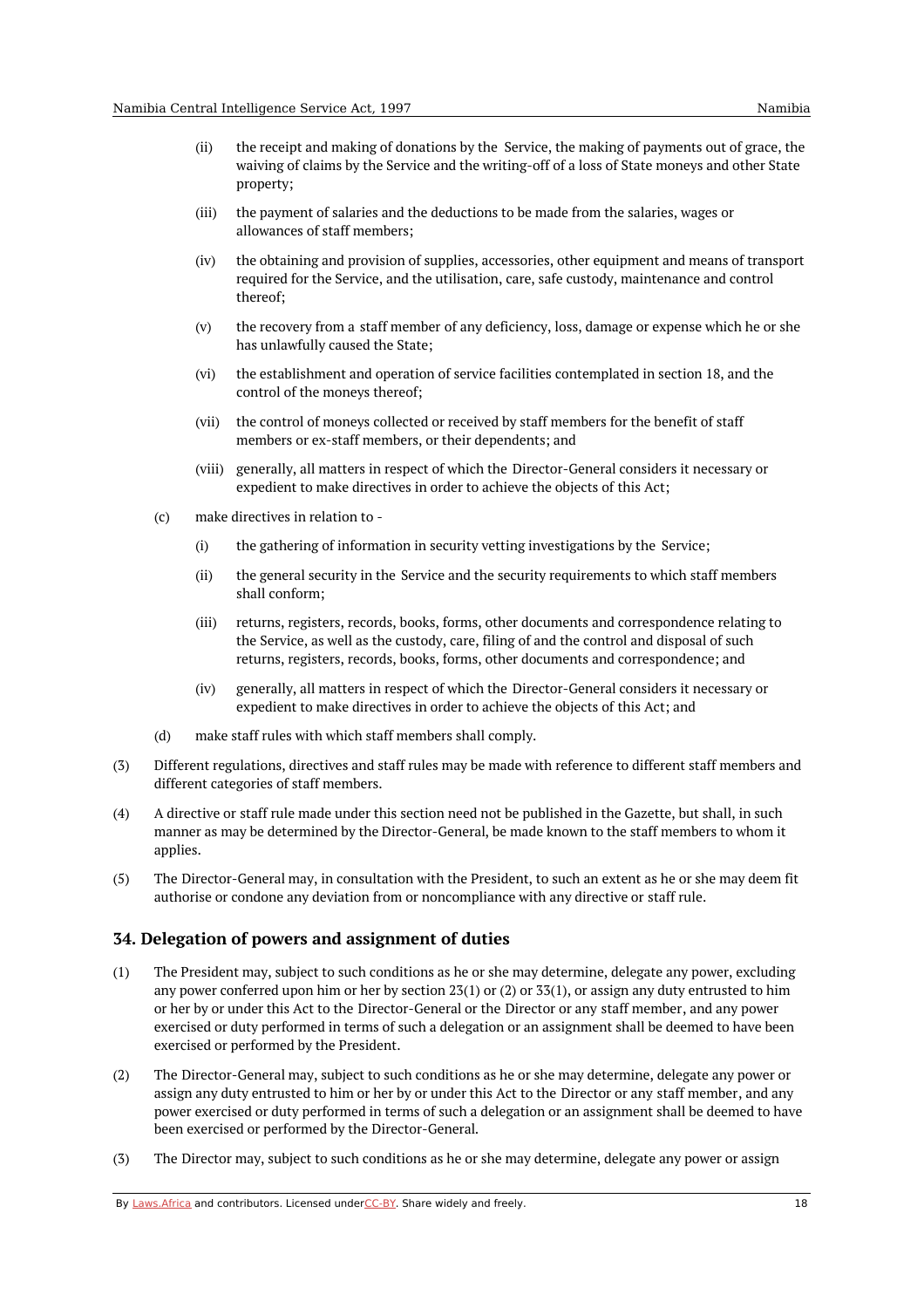any duty entrusted to him or her by or under this Act to any staff member, and any power exercised or duty performed in terms of such a delegation or an assignment shall be deemed to have been exercised or performed by the Director.

 $(4)$ A delegation or an assignment under subsections (1), (2) and (3) shall not divest or relieve the President, the Director-General or the Director, as the case may be, of the power or duty so delegated or assigned.

## <span id="page-18-0"></span>**35. Application of Labour Act, 1992, and Public Service Act, 1995, to Service**

Notwithstanding anything to the contrary contained in the Labour Act, 1992 (Act 6 of [1992](https://namiblii.org/akn/na/act/1992/6)), and the Public Service Act, 1995 (Act 13 of [1995](https://namiblii.org/akn/na/act/1995/13)), the provisions of -

 $(a)$ the Labour Act, 1992, except the provisions of sections 35, 39, 40, 41, 52, 106 and 107, shall not apply in respect of the administration of the Service and to staff members;

[The Labour Act 6 of [1992](https://namiblii.org/akn/na/act/1992/6) has been replaced by the Labour Act 11 of [2007](https://namiblii.org/akn/na/act/2007/11). Section 16 of Act 11 of 2007 provides that "any reference to a provision of the previous Act must be read as if it were a reference to the *corresponding provision of this Act, in so far as possible".]*

 $(h)$ the Public Service Act, 1995, and the regulations and directives made thereunder, shall apply in respect of the administration of the Service and to staff members only in so far as such provisions, regulations and directives are not inconsistent with the provisions of this Act, and such provisions, regulations and directives shall not derogate from any power, duty or function conferred upon or entrusted to the Service or to the Director-General by or under this Act.

# <span id="page-18-1"></span>**36. Limitation of actions, notification of proceedings and cause of action, and service of certain process**

- (1) Any civil proceedings against the State or any person in respect of anything done in pursuance of this Act, shall be instituted within a period of three years after becoming aware that the cause of action arose, and notice in writing of any such proceedings and of the cause thereof shall be given to the defendant not less than one month before it is instituted.
- (2) If any notice contemplated in subsection (1) is given to the Director-General, it shall be deemed to be notification to the defendant concerned.
- (3) Any process by which any proceedings contemplated in subsection (1) is instituted and in which the President is the defendant or respondent, may be served on the Director-General.

#### <span id="page-18-2"></span>**37. Repeal and amendment of laws, and savings**

- (1) Subject to the provisions of subsections (2), (3) and (4), the laws mentioned in Schedule 4 are hereby repealed or amended to the extent indicated in the third column thereof.
- (2) Anything done under the National Intelligence Act, and which could have been done under a provision of this Act, shall be deemed to have been done under a corresponding provision of this Act.
- (3) All persons who immediately before the commencement of this Act were employed as members or employees of the Namibia Security Intelligence Agency in terms of the National Intelligence Act, shall as from such commencement be deemed to have been appointed in terms of this Act as staff members of the Service, and the provisions of this Act shall apply to such staff members.
- (4) The conditions of service under which a person contemplated in subsection (3) served immediately before the commencement of this Act, shall not be altered to his or her detriment, and after such commencement no such condition of service shall be so interpreted or applied that it is less favourable to him or her than it was immediately before such commencement.

#### <span id="page-18-3"></span>**38. Short title and commencement**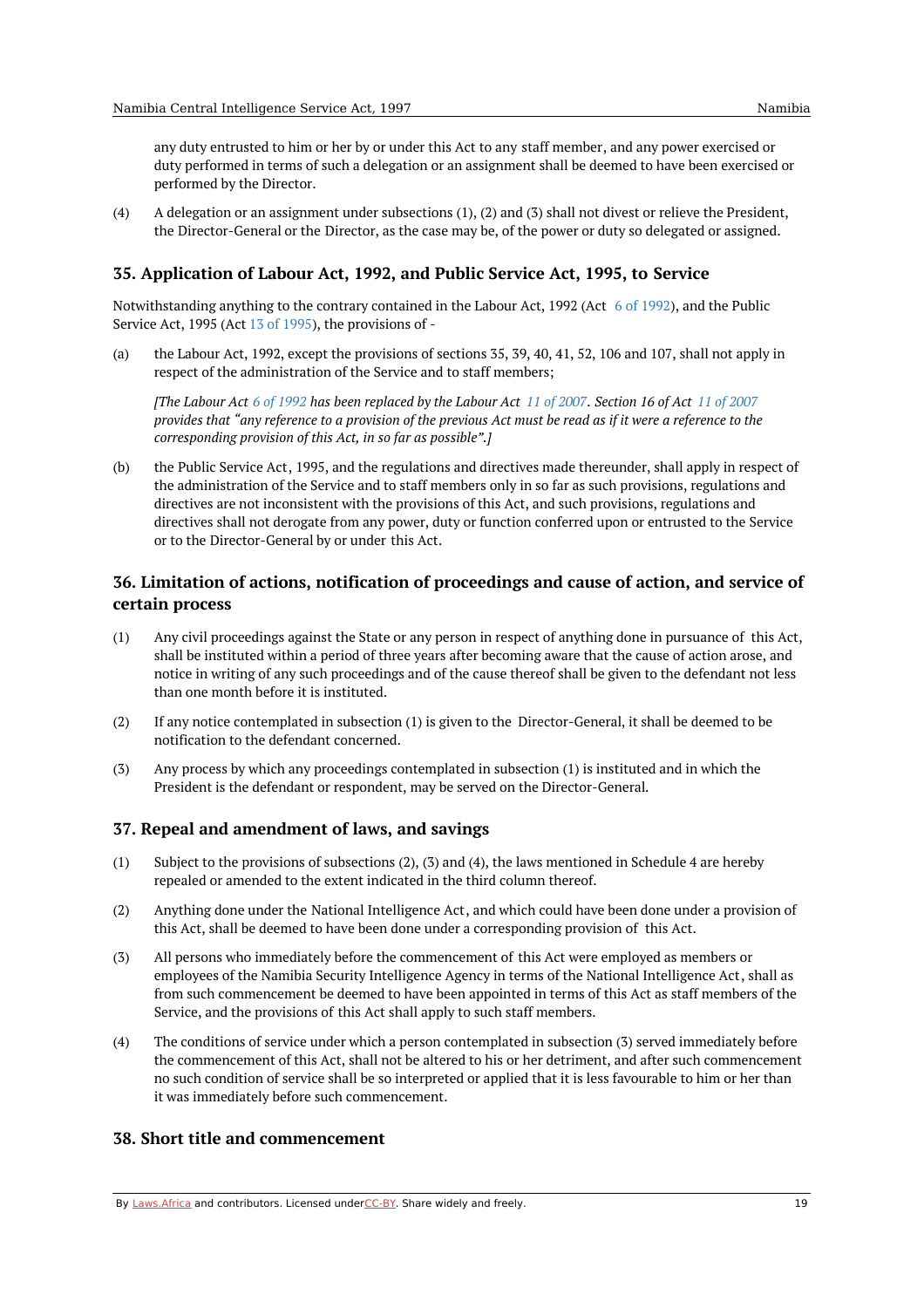This Act shall be called the Namibia Central Intelligence Service Act, 1997, and shall come into operation on a date to be fixed by the President by proclamation in the Gazette.

## **Schedule 1**

# <span id="page-19-1"></span><span id="page-19-0"></span>**OATH OR SOLEMN AFFIRMATION OF ALLEGIANCE OF DIRECTOR-GENERAL, DIRECTOR AND STAFF MEMBERS**

### *(Section 8(5)(a))*

<span id="page-19-2"></span>*I, ..................................................., do hereby swear/ solemnly affirm that I will faithfully and impartially to the best of* my abilities perform the duties and functions required of me as Director-General/Director/staff member of the Namibia *Central Intelligence Service.*

<span id="page-19-3"></span>(In the case of an oath: *So help me God*.)

## **Schedule 2**

## <span id="page-19-4"></span>**OATH OR SOLEMN AFFIRMATION OF SECRECY OF DIRECTOR-GENERAL, DIRECTOR AND STAFF MEMBERS**

#### *(Section 8(5)(b))*

<span id="page-19-5"></span>*I, ..................................................., do hereby swear/ solemnly affirm that I will not without being duly authorised* thereto disclose to any person any information which I have obtained or to which I had access by virtue of the duties and functions performed by me on behalf of or under the direction of the Namibia Central Intelligence Service or by virtue of any office or employment held by me in terms of the Namibia Central Intelligence Service Act, 1997.

<span id="page-19-7"></span><span id="page-19-6"></span>(In the case of an oath: *So help me God*.)

## **Schedule 3**

## **OATH OR SOLEMN AFFIRMATION OF SECRECY OF MEMBERS OF PARLIAMENTARY COMMITTEE ON SECURITY**

#### *(Section 32(1)(b))*

<span id="page-19-8"></span>*I, ..................................................., a member of the Parliamentary Committee on Security, do hereby swear/ solemnly* affirm that I will not communicate or divulge directly or indirectly any matters which are brought before the said Committee and which are entrusted to me under secrecy in terms of the Namibia Central Intelligence Service Act, 1997.

<span id="page-19-10"></span><span id="page-19-9"></span>(In the case of an oath: *So help me God*.)

# **Schedule 4**

## **LAWS REPEALED OR AMENDED**

## *(Section 37(1))*

<span id="page-19-11"></span>

| No. and year Short title<br>of law |                                        | <b>Extent of repeal or amendment</b>                                                                                                                                                                                                                                                               |
|------------------------------------|----------------------------------------|----------------------------------------------------------------------------------------------------------------------------------------------------------------------------------------------------------------------------------------------------------------------------------------------------|
| Act $84$ of<br>1982                | Protection of<br>Information Act, 1982 | The amendment of section 1 by the substitution in the<br>definition of "security matter" -<br>(a) for the expression "Department of National Intelligence" of<br>the expression "Namibia Central Intelligence Service"; and<br>(b) for the expression "Department" of the expression<br>"Service". |